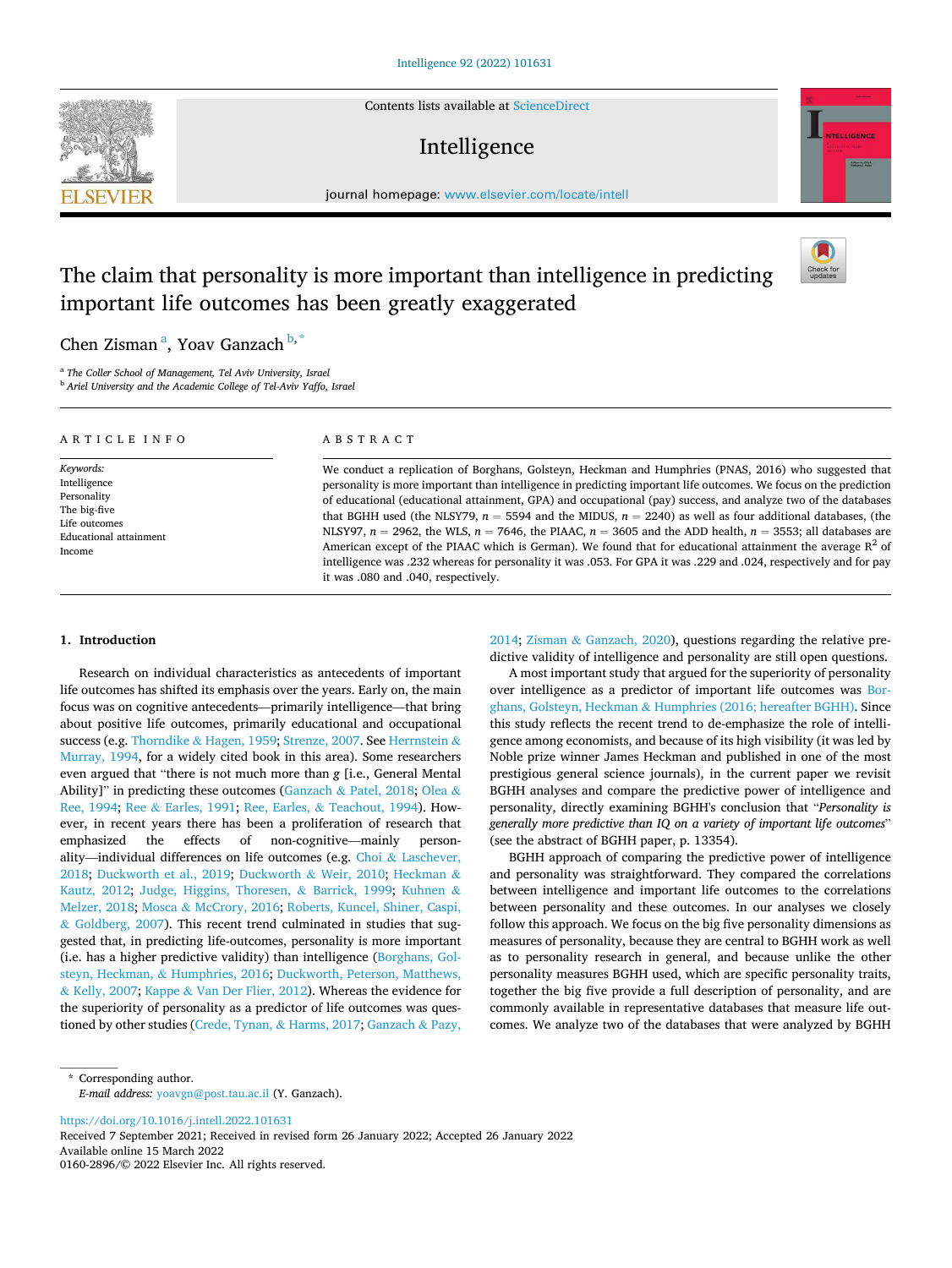(the NLSY79 and the MIDUS), avoiding the analysis of a third dataset, the BCS, because it did not include measures of the big five (a fourth data base BGHH analyzed, the Stela Maris dataset, did not include life outcomes). Instead, we added to our analyses other four large, nationally and internationally representative datasets – the NLSY97, the WLS, the ADD Health and the PIAAC.

In our analyses we focus on educational and occupational success as dependent variables representing life outcomes. Although BGHH included in their analysis, in addition to these outcomes, other outcomes such as depression, physical health, mental health and life satisfaction. One reason was that these four latter outcomes are assessed by subjective measures and therefore their correlations with personality are prone to biases stemming from social desirability, participants' subjective interpretation of the questions, and common method variance associated with the use of rating scales in measuring both the dependent (the four latter outcomes) and the independent variables (the big five). In particular, common method variance may inflate the relationship between measures of personality and measures of subjective outcomes, since both are measured by self-reported rating scales.

It is important to note that BGHH dealt in their paper with two issues. First, with the effects personality versus intelligence on grades and on "achievement tests" (see our discussion below regarding BGHH use of the term achievement tests), and second, with the effects of personality versus intelligence on life outcomes. Our focus in this paper is on the second issue. With regard to the first issue, BGHH position is that "Personality is relatively more important in predicting grades than scores on achievement tests. IQ is relatively more important in predicting scores on achievement tests" (BGHH, p. 13354). Here BGHH position is inconsistent with much of the intelligence literature that does not clearly distinguish between IQ and achievement tests (e.g., [Frey](#page-13-0)  $\&$ [Detterman, 2004\)](#page-13-0), and by and large suggests that intelligence is more important than personality in predicting grades (e.g., [Demetriou, Kazi,](#page-12-0)  Spanoudis, & [Makris, 2019;](#page-12-0) [Poropat, 2009](#page-13-0); [Roth et al., 2015](#page-13-0)).

In sum, the purpose of the current paper is to re-examine BGHH conclusion that personality is more important than intelligence in predicting important life outcomes. We examine this conclusion in six large databases, including two that played a major role in BGHH work, focusing on educational and occupational success, relying on the big five personality dimensions as measures of personality.

## **2. Method**

# *2.1. Data*

Our analyses are based on the following six databases: The 1979 cohort of the National Longitudinal Study of Youth (NLSY79); the 1997 cohort of the National Longitudinal Study of Youth (NLSY97); the National Longitudinal Study of Adolescent to Adult Health (ADD Health); the National Survey of Midlife Development in the United States (MIDUS); The Wisconsin Longitudinal Study (WLS); and the Program for the International Assessment of Adult Competencies (PIAAC). Below we provide brief descriptions of the databases. The measures of each of the databases are summarized in [Table 1](#page-2-0) and the timing of the measurements and the average age of the participants at the time of the measurement are summarized in [Table 2](#page-2-0).

**The NLSY79**. A nationally representative American longitudinal survey sponsored by the Bureau of Labor Statistics of the U.S. The first interviews occurred in 1979 when participants were ages 14–22 and included 12,686 participants. Individuals in the NLSY79 cohort have participated in 26 follow up surveys between 1980 and 2016.

**The NLSY97.** A nationally representative American longitudinal survey that includes 8984 participants. Respondents were aged 12–17 when first interviewed in 1997. This ongoing cohort has been surveyed 18 times from 1998 to date.

**The ADD Health**. A nationally representative American survey that followed of 20,745 U.S. adolescents aged 12–19 who were attending middle or high schools during the 1994–1995 academic year, the first year the study begun. The data were collected in four waves: 1994–1995 (Wave I), 1996 (Wave II), 2001–2002 (Wave III) and 2007–2008 (Wave IV).

**The MIDUS**. A large, U.S. nationally representative sample of 7108 American adults aged 24–74 years old during the first wave in 1995–1996. The data was collected in three waves: 1995–1996 (MIDUS1), 2004–2006 (MIDUS2) and 2013 (MIDUS3).

**The WLS**. Contains information regarding 10,317 individuals aged 17–20 during the first year the study begun in 1957, who constituted approximately one-third of all seniors in Wisconsin high schools. The WLS data was collected in a series of surveys beginning in 1957, and continuing in 1964, 1975, 1992, 2004, and 2011.

**The PIAAC**. A large-scale study of the Organization for Economic Cooperation and Development (OECD) to assess and monitor key adult competencies. For the present research, we analyzed data from the original PIAAC 2012 which included 5465 participants, and the German follow up longitudinal study from 2014 (PIAAC-L) which included 3758 out of the original PIAAC sample, since the latter included supplementary data of the Big-Five personality traits.<sup>1</sup> The subjects aged 16–65 were randomly selected from local population registers in randomly selected municipalities throughout Germany.

The sex distribution was about even in all six datasets, ranging from 49% females in NLSY97 to 54% in MIDUS. In all datasets we used a listwise deletion depending on the success criteria.

# *2.2. Measures*

#### *2.2.1. Intelligence*

Our measure of intelligence in the NLSY97 and NLSY79 was derived from test scores in the Armed Forces Qualifying Test (AFQT), the standard measure of intelligence used by the US army. $^{2}$  The AFQT score in the NLSY is the sum of the standardized scores of four tests: arithmetic reasoning, paragraph comprehension, word knowledge and mathematics knowledge, and is expressed as a percentile score out of the general population. The AFQT was used previously by many studies as a valid measure of intelligence (e.g., [Trevor, 2001](#page-13-0); [Bowles, Gintis,](#page-12-0) & [Osborne, 2001](#page-12-0); Heckman & [Rubinstein, 2001](#page-13-0); [Murray, 2002](#page-13-0); [Heckman](#page-12-0)  & [Carneriro, 2002](#page-12-0); [Heckman, Stixrud,](#page-13-0) & Urzua, 2006). We note that in their analysis of the NLSY79, BGHH's used a different measure of intelligence, which they constructed from data of five intelligence tests that were available for some of the participants (California Test of Mental Maturity, Lorge-Thorndike Intelligence Test, Henmon-Nelson Test of Mental Maturity, Kuhlmann-Anderson Intelligence Test, Stanford-Binet Intelligence Scale, and Wechsler Intelligence Scale for Children). We preferred relying on the AFQT because it was available for most of the participants, whereas BGHH measure was available only for 12% of them. We further discuss the use of these two measures below.

The measure of intelligence in the ADD Health was the Peabody Picture Vocabulary Test (PVT). PVT measures verbal skills and receptive vocabulary and is highly correlated with other standardized cognitive measures such as the Wechsler Adult Intelligence Scale [\(Bell, Lassiter,](#page-12-0)  Matthews, & Hutchinson,  $2001$ .<sup>3</sup>

The measure of intelligence in the MIDUS was the Brief Test of Adult Cognition by Telephone (BTACT). The test includes word list recall, delayed word list recall, counting digits backwards, categorical fluency,

<sup>&</sup>lt;sup>1</sup> Programme for the International Assessment of Adult Competencies (PIAAC), Germany - Reduced Version. Data file version 2.2.0 [ZA5845]. Cologne: GESIS Data Archive. [https://doi.org/10.21241/ssoar.72521](http://dx.doi.org/10.21241/ssoar.72521) 

 $2$  For more information on the measurement of the AFQT please refer to: htt [ps://www.nlsinfo.org/content/cohorts/nlsy79/topical-guide/education/aptit](https://www.nlsinfo.org/content/cohorts/nlsy79/topical-guide/education/aptitude-achievement-intelligence-scores)  [ude-achievement-intelligence-scores](https://www.nlsinfo.org/content/cohorts/nlsy79/topical-guide/education/aptitude-achievement-intelligence-scores)

 $^3\,$  For more information about the measurement of the PVT please refer to: <https://www.thearda.com/Archive/Files/Descriptions/ADDHW3PVT.asp>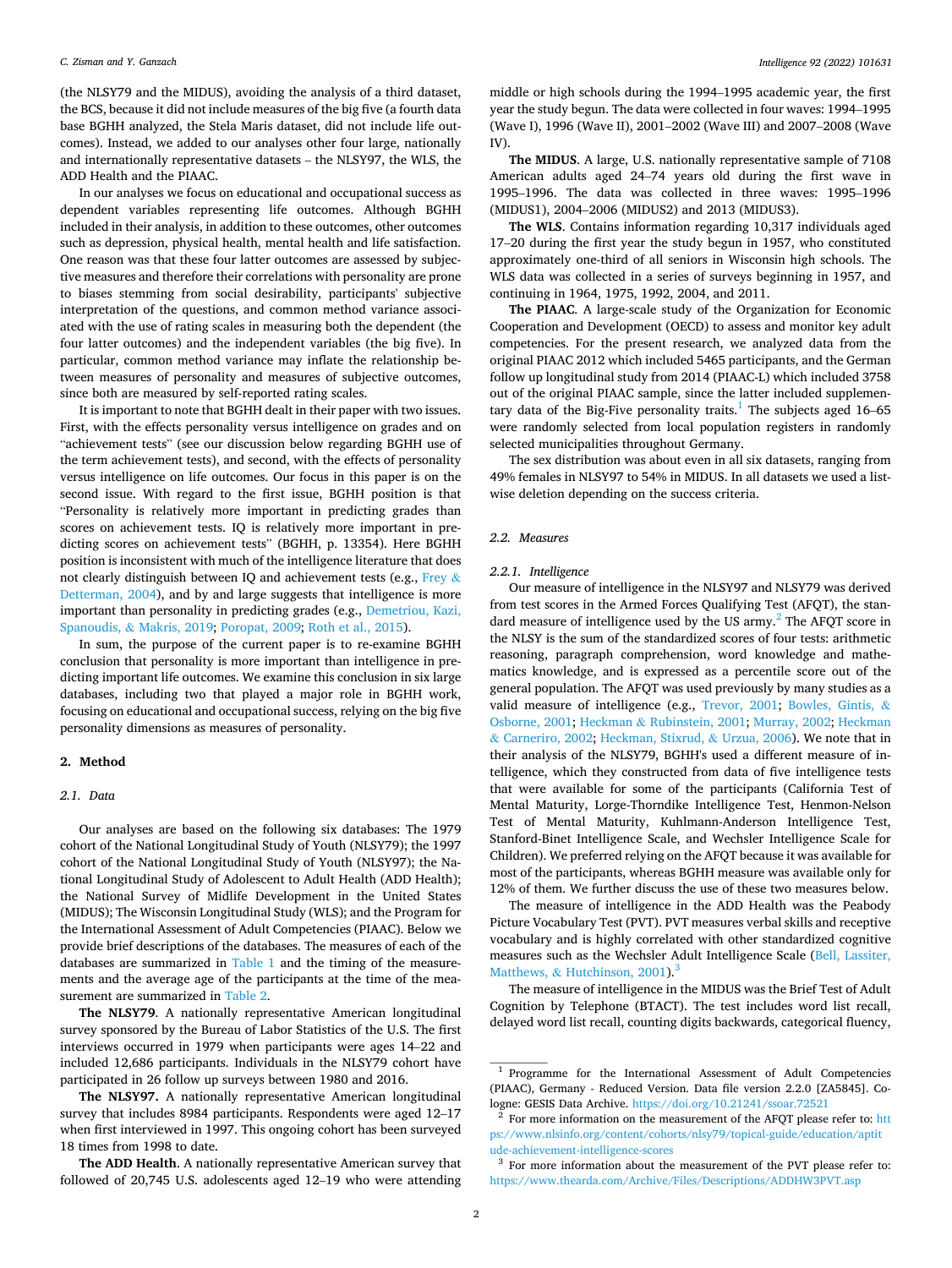#### <span id="page-2-0"></span>**Table 1**

Summary of measurements taken in each of the six surveys.

|                         | <b>SEB</b>                                                     | Intelligence                           | Personality         | Educational<br>attainment  | <b>GPA</b>                          | Pay                                    |
|-------------------------|----------------------------------------------------------------|----------------------------------------|---------------------|----------------------------|-------------------------------------|----------------------------------------|
| <b>NLSY79</b><br>NLSY97 | Parental income and education<br>Parental income and education | <b>AFOT</b><br><b>AFQT</b>             | TIPI<br><b>TIPI</b> | $1-8$ scale<br>$1-8$ scale | High school GPA<br>High school GPA  | Log hourly pay<br>Log hourly pay       |
| <b>ADD</b><br>Health    | Parental income and education                                  | <b>PPVT</b>                            | mini-IPIP           | $1-13$ scale               | n/a                                 | Log annual income from<br>salary       |
| <b>MIDUS</b>            | Parental socio economic index (SEI-80)                         | <b>BTACT</b>                           | <b>MIDI</b>         | $1-11$ scale               | n/a                                 | Log annual income on a<br>$1-42$ scale |
| <b>WLS</b>              | Duncan SEI score for head of household<br>(Duncan, 1961)       | Henmon-Nelson                          | $BFI-10$            | Years of Education         | 3 categories for High<br>school GPA | Log hourly pay                         |
| <b>PIAAC</b>            | Parental school & professional<br>education                    | Adult test of numeracy<br>and literacy | BFI-S               | 1-7 scale (ISCED)          | n/a                                 | Log monthly income                     |

#### **Table 2**

Year and average age (in parenthesis) at the time of each measurement.

| Year           | <b>SEB</b> | Intelligence | Personality | Educational attainment | GPA       | Pay                 |
|----------------|------------|--------------|-------------|------------------------|-----------|---------------------|
| NLSY79         | 1979 (18)  | $1981a$ (20) | 2014 (53)   | 2012 (51)              | 1981 (20) | 2016 (55)           |
| <b>NLSY 97</b> | 1997 (15)  | 1999 (17)    | 2008 (26)   | 2015 (33)              | 2015 (33) | 2015(33)            |
| ADD Health     | 2002(24)   | 2002(24)     | 2008 (29)   | 2008 (29)              | n/a       | 2008 (29)           |
| <b>MIDUS</b>   | 1995 (38)  | 1995 (38)    | 1995 (38)   | $2005^{\rm b}$ (48)    | n/a       | $2005^{\circ}$ (48) |
| <b>WLS</b>     | 1957 (18)  | 1957 (18)    | 1992 (53)   | 1992 (53)              | 1992 (53) | 1992 (53)           |
| <b>PIAAC</b>   | 2012(40)   | 2012(40)     | 2014 (42)   | 2012 (40)              | n/a       | 2012 (40)           |

<sup>a</sup> The AFQT, our main measure of intelligence in the NLSY79, was measured in 1981; other IQ tests were obtained from participants' school record from early childhood to the 12th grade.

<sup>b</sup> Since our interest is to measure educational and occupational success, we included in the MIDUS analysis only individuals below 60 years old during 2004–2006 wave - see [Borghans et al., 2016](#page-12-0) for a similar method.

and number series. While not a formal IQ test, many of the sub-tests are included in some IQ tests (see for example Tun  $&$  [Lachman, 2006](#page-13-0)).<sup>4</sup>

The measure of intelligence in the WLS was the Henmon-Nelson Test of Mental Abilities is a 30 min' test that consists of 90 items, designed to measure verbal, spatial, and numerical knowledge and reasoning. Former research has reported strong correlations between Henmon-Nelson scores and other standardized cognitive measures, such as WAIS and AFQT (Herrnstein & [Murray, 1994,](#page-13-0) p. 584).

The measure of intelligence in PIAAC was the average of literacy and numeracy test scores (see [Kirsch, Yamamoto,](#page-13-0) & Garber, 2013). The PIAAC's literacy test measure the ability to understand and use information from written texts in a variety of contexts to achieve goals and develop knowledge and potential. The numeracy test measures the ability to use, apply, interpret, and communicate mathematical information and ideas. Both literacy and numeracy were assessed using a randomized and adaptive testing design where for each participant, 10 plausible values were estimated for each one of the two abilities. Results were then averaged within each domain.<sup>5</sup>

#### *2.2.2. Personality*

The measure of personality in the NLSY97 and NLSY79 was the Ten-Item Personality Inventory (TIPI, [Gosling, Rentfrow,](#page-13-0) & Swann Jr,  $2003$ ,  $\degree$  a 10-item measure of the big-five dimensions of personality: extraversion, agreeableness, conscientiousness, openness and emotional-stability. The response scale ranged from disagree strongly (1) to agree strongly (7). The average reliability of the five dimensions was 0.72.

ADD Health assessed the big-five personality dimensions using the

Mini-IPIP – a 20-item short form of the International Personality Item Pool ([Baldasaro, Shanahan,](#page-12-0) & Bauer, 2013; [Donnellan, Oswald, Baird,](#page-12-0) & [Lucas, 2006](#page-12-0)). The response scale ranged from disagree strongly (1) to agree strongly (7). The average reliability of the five dimensions was 0.67.

MIDUS assessed the big-five personality traits using the Midlife Development Inventory (MIDI, Lachman & [Weaver, 1997](#page-13-0); [Prenda](#page-13-0) & [Lachman, 2001](#page-13-0)), a 25-item measure of the big-five personality traits.<sup>7</sup> Each of the five personality traits was assessed using between 4 and 7 adjectives (overall 25 items). Average reliability of the five dimensions was 0.74.

The measure of personality in the WLS was a 10-item subset of the original Big Five Inventory (BFI; [John, 1990](#page-13-0)). The questionnaire consisted of two items to represent each of the five core personality dimensions, where participants indicated the extent they agree the item represent them on a 6-point scale from agree strongly (1) to disagree strongly (6). Average reliability of the five dimensions was 0.68.

The measure of personality in the PIAAC was a shortened version of the BFI, using a 15-item questionnaire developed for use in the German Socio-Economic Panel (BFI-S; Gerlitz & [Schupp, 2005\)](#page-13-0). The BFI-S contains an additional item per each one of the five personality dimensions on top of the BFI-10, with overall three item per dimension to be answered on a seven-point scale ranging from does not apply (1) to applies fully (7). Average reliability of the five dimensions was 0.61.

## *2.2.3. Control variables*

*Sex* was coded as 0 for males and 1 for females.

*Socio-economic background (abbreviated as SEB).* For discussion of the role of SEB in occupational and educational success (see for example Sirin's meta-analysis, 2005; [Strenze, 2007\)](#page-13-0). The measure of SEB in the WLS was Duncan's socio-economic-index ([Duncan, 1961](#page-12-0)). The measure of SEB in MIDUS was the SEI-80 socioeconomic index.<sup>8</sup> NLSY97,

<sup>&</sup>lt;sup>4</sup> More information about the BTACT can be found at http://midus.wisc. [edu/midus2/project3](http://midus.wisc.edu/midus2/project3) and [www.brandeis.edu/projects/lifespan](http://www.brandeis.edu/projects/lifespan) 

<sup>&</sup>lt;sup>5</sup> More information about PIAAC literacy and numeracy tests can be found in [https://www.oecd-ilibrary.org/education/oecd-skills-outlook-2013\\_9789264](https://www.oecd-ilibrary.org/education/oecd-skills-outlook-2013_9789264204256-en) [204256-en](https://www.oecd-ilibrary.org/education/oecd-skills-outlook-2013_9789264204256-en) 

<sup>6</sup>TIPI measure can be found here [https://gosling.psy.utexas.edu/wp-conten](https://gosling.psy.utexas.edu/wp-content/uploads/2014/09/tipi.pdf)  [t/uploads/2014/09/tipi.pdf](https://gosling.psy.utexas.edu/wp-content/uploads/2014/09/tipi.pdf). For more information please refer to [https://gos](https://gosling.psy.utexas.edu/scales-weve-developed/ten-item-personality-measure-tipi)  [ling.psy.utexas.edu/scales-weve-developed/ten-item-personality-measure-tipi](https://gosling.psy.utexas.edu/scales-weve-developed/ten-item-personality-measure-tipi)

<sup>7</sup>For information on MIDI see <http://midus.wisc.edu/midus2/project3>and [www.brandeis.edu/projects/lifespan](http://www.brandeis.edu/projects/lifespan) 

<sup>&</sup>lt;sup>8</sup> For more information please refer to www.ssc.wisc.edu/wlsresearch/doc [umentation/appendices/E/](http://www.ssc.wisc.edu/wlsresearch/documentation/appendices/E/)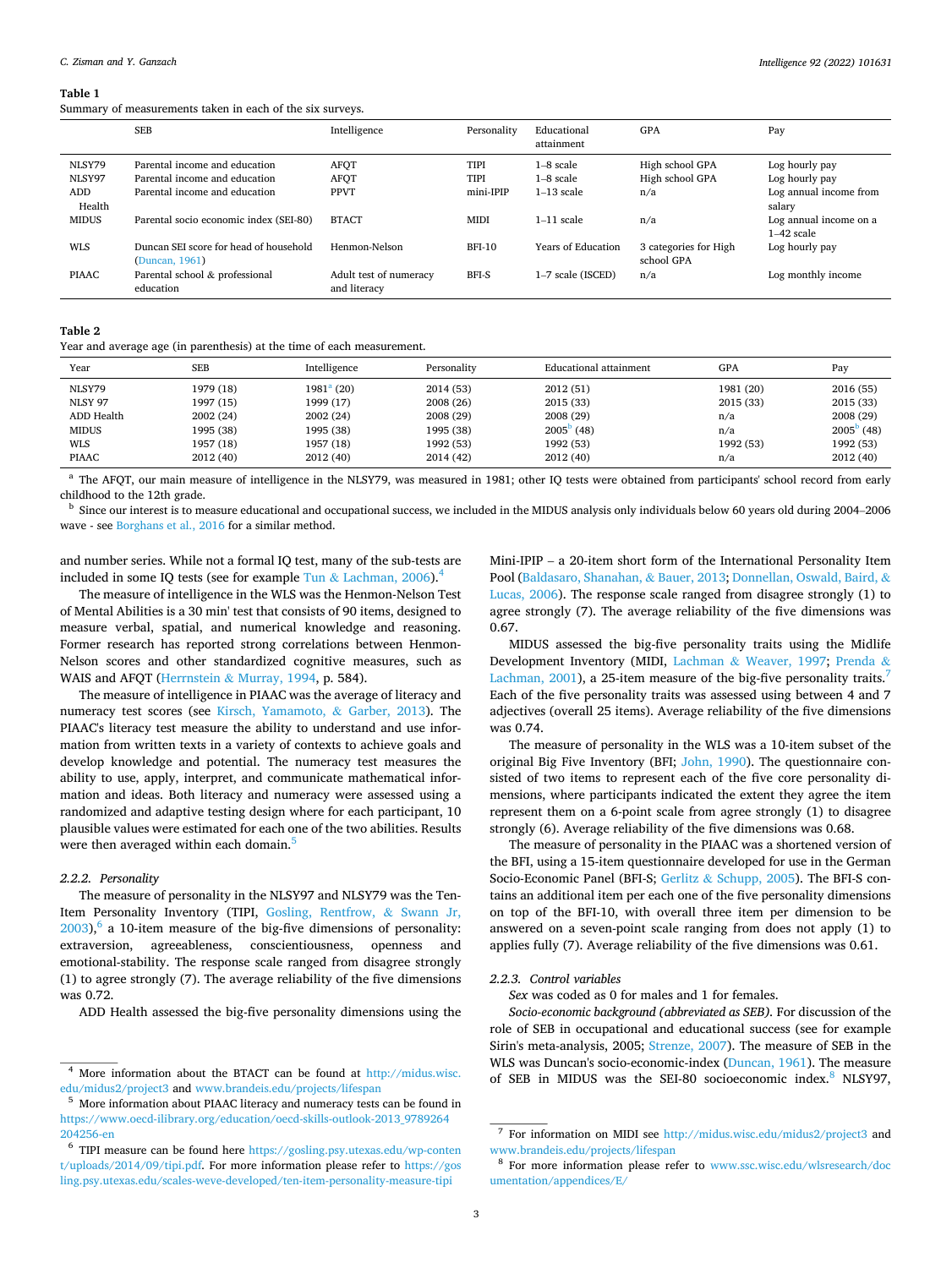NLSY79, ADD Health and PIAAC datasets did not include a measure of SEB, therefore we derived this measure from averaging the standard scores of both parents' income and educational attainment. See more information in [Table 1.](#page-2-0)

*Age.* Since in MIDUS and PIAAC datasets the ages differ significantly among participants, age was added to the regression as a control variable. The other four datasets followed a cohort where participants were born around the same year, therefore age was not entered into the regression.<sup>9</sup>

# *2.2.4. Success*

Educational success was measured by educational attainment and by high-school GPA. Occupational success was measure by the logarithm of pay.

*Educational attainment.* Both the NLSY79 and NLSY97 include a scale of 8 items ranging from no educational degree at all (0) to professional degree (7). ADD Health and MIDUS include similar scales with 11 and 13 categories, respectively. Our measure of educational attainment in the WLS was number of years of education based on highest degree.

In PIAAC, the highest level of education was assessed in seven categories based on the International Standard Classification of Education  $($ ISCED 1997 $).$ <sup>10</sup>

*High school GPA score.* High school grade point averages across all courses on a 4-point grading scale.

*Occupational success.* Following much of the applied psychology literature (see for example Judge & [Hurst, 2008](#page-13-0); [Seibert, Crant,](#page-13-0) & [Kraimer, 1999\)](#page-13-0), we used log pay as a measure of occupational success. For NLSY97, NSLY79 and WLS we used hourly pay. Add Health and MIDUS include measurements of annual income, PIAAC includes monthly salary.

#### **3. Results**

#### *3.1. Main analyses*

Following BGHH, in our main analysis we compare the uncontrolled for  $R^2$  of intelligence and personality in predicting occupational and educational success. [Table 3](#page-4-0) presents the results of this analysis. For intelligence we present the simple squared correlation between intelligence and our measures of success and for personality we present the  $R^2$ of regressions in which our measures of success are regressed on the big five dimensions (see appendix A, Tables A1–A6 for the correlations of our success measures with each of the five dimensions in each of the datasets. See Table A7 for the average correlations). In addition, as a direct estimate of the relative predictive validities of intelligence and personality, for each of the outcomes we present the ratio of the  $R^2$  of intelligence to the  $R^2$  of personality.

It is clear from this table that the predictive validity of intelligence, both with regard to educational success and with regard to occupational success, far exceed the predictive validity of personality. For educational attainment the average  $R^2$  of intelligence was 0.232 whereas for personality it was 0.053. For GPA it was 0.229 and 0.024, respectively and for pay it was 0.080 and 0.040, respectively. In relative terms, for educational attainment the predictive validity of intelligence is about 4.4 times higher than the predictive validity of personality, for GPA it is about 9.6 time higher, and for pay it is about twice as high. These findings are consistent with previous studies which demonstrated that intelligence is the most dominant predictor of academic and job performance (e.g., [Hunter, 1986;](#page-13-0) [Kuncel, Hezlett,](#page-13-0) & Ones, 2004; [Laidra,](#page-13-0)  Pullmann, & [Allik, 2007;](#page-13-0) Schmidt & [Hunter, 2004](#page-13-0); Zisman & [Ganzach,](#page-13-0) 

[2020\)](#page-13-0), but not with BGHH conclusion that the predictive power of personality is higher than the predictive power of intelligence.

Finally, it is worthwhile noting that although our results show that intelligence is more important both in predicting occupational success and in predicting educational success, it is relatively more important in predicting educational success (compare the ratios in columns 3 and 6 of [Table 3](#page-4-0) to the ratios in column 9). This result is consistent with the idea that intellectual skills are more important in educational success than in occupational success, whereas inter-personal skills are more important in occupational success than in educational success.

## *3.2. Robustness checks*

We conducted two robustness checks of our results. First, since the reliabilities of measures of personality are considerably lower than those of intelligence, we corrected for the reliabilities of our personality and intelligence measures. In these analyses we used a reliability of 0.92 for intelligence (e.g., the reliability of the test-retest correlation of the AFQT is 0.92 (Valentine Jr & [Massey, 1976](#page-13-0))), and a reliability of 0.72 for personality (e.g., the average reliability of the TIPI big-five is.72, [Gosling et al., 2003\)](#page-13-0). However, as shown in Appendix B, differences in reliabilities do not explain the large differences in  $R^2$  between intelligence and personality in our data. We further discuss the role of reliability in comparing between the predictive validity of intelligence and personality in the discussion section.

In our second robustness check we added basic demographic variables, sex, age and Socio-Economic Background (SEB), as controls. All are known to have strong effects on pay, whereas the third has also a strong effect on educational success (BGHH did not control for these variables). These analyses included also reciprocal controls: They controlled for personality when estimating the predictive validity of intelligence and they controlled of intelligence when estimating the predictive validity of personality (BGHH did not control for demographic variables and did not include reciprocal controls). The summary results of these analyses are presented in Appendix C (the full regressions for each of the six datasets are presented in Appendix D and the first order correlations between the variables in the models of the datasets are presented in Tables A1–A6 of Appendix A. The average correlations are presented in Table A7). Obviously, the unique variance explained by both intelligence and personality decreased in these analyses, but it is also clear from the summary results in Appendix C that when these controls are included, the relative predictive validity of intelligence is generally even greater than the one shown in [Table 3](#page-4-0)  (compare columns 3, 6 and 9 in [Table 3](#page-4-0) to the same columns in Appendix C).This is consistent with the idea that the effects of personality carry influences from the effect of intelligence (Demetriou et al.,  $2019$ ).<sup>11</sup>

 $9$  Indeed, additional analyses showed that it had a non-significant effects

 $^{10}\,$  For more information about ISCED please refer to http://uis.unesco.org/si [tes/default/files/documents/international-standard-classification-of-educatio](http://uis.unesco.org/sites/default/files/documents/international-standard-classification-of-education-isced-2011-en.pdf) [n-isced-2011-en.pdf](http://uis.unesco.org/sites/default/files/documents/international-standard-classification-of-education-isced-2011-en.pdf) C

 $\overline{11}$  There are two differences between [Table 3](#page-4-0) (without controls) and Appendix C (with controls) which are worthwhile noting. The first difference is associated with the only exception in [Table 3](#page-4-0) – that in WLS personality had a greater predictive validity than intelligence with regard to pay. However, this was true only when controls were not included. In Appendix C, when controls were included, intelligence showed a greater predictive validity, consistent with the rest of our results. The reason for this difference is that openness to experience has a relatively high correlation with pay in the WLS dataset (*r* = 0.244, *p <* .01), which leads to an overall high predictive validity of personality. However, this correlation is due to higher openness among males, who, by and large, enjoy higher earning, than among females (for further reading on the relationship between gender and openness see Goodwin & [Gotlib, 2004\)](#page-13-0). As a result, when adding sex as a control, the predictive validity of openness (and personality in general) decreases substantially.The second difference between [Table 3](#page-4-0) and appendix C has to do with a substantial decrease in the predictive validity of intelligence, but not of personality, in predicting occupational success when SEB is controlled. The reason here is that SEB is associated more strongly with intelligence than with the big five (see appendix A for details). For a review of the relationship between SEB and intelligence see [Strenze, \(2007\).](#page-13-0)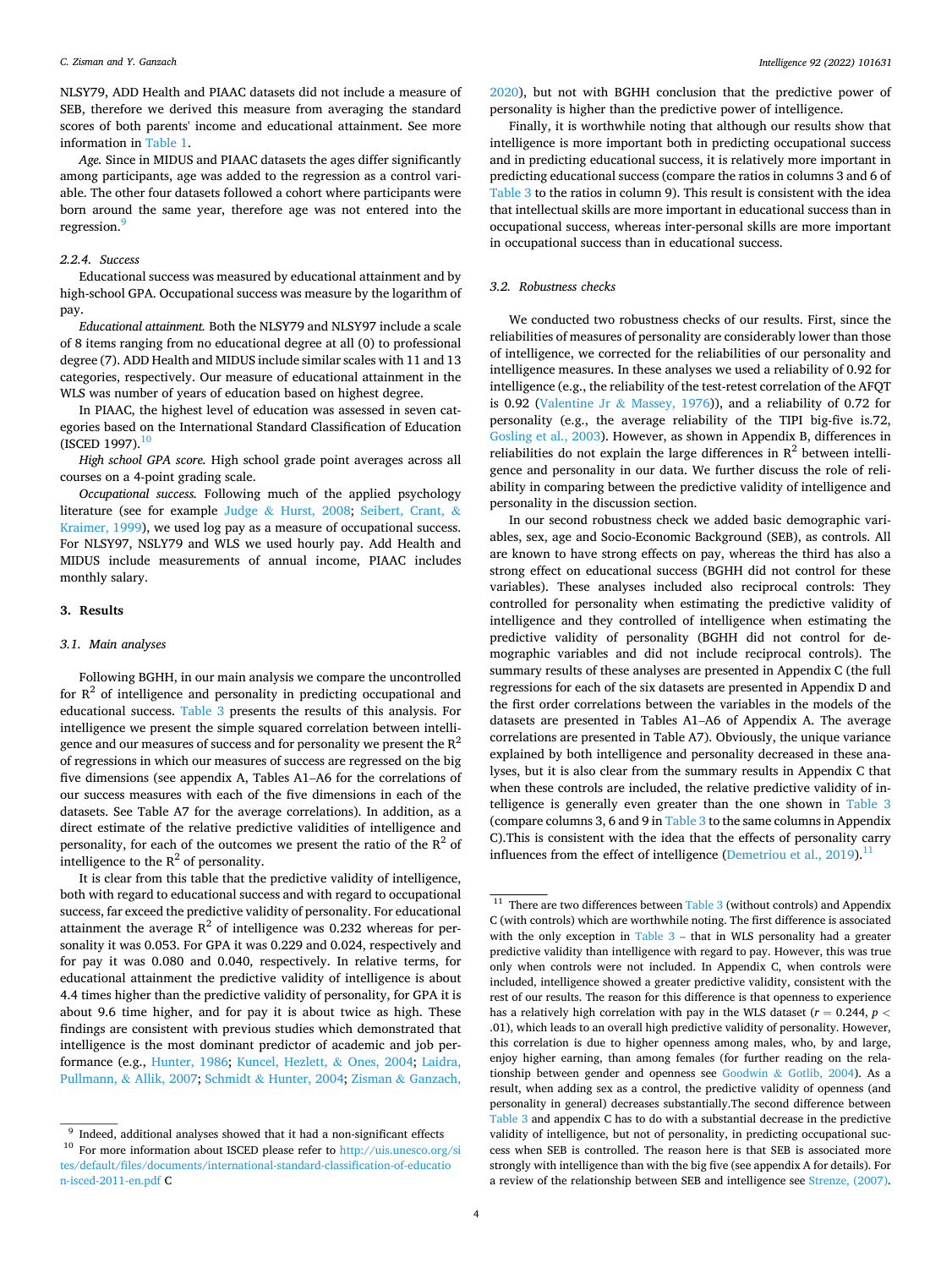#### <span id="page-4-0"></span>**Table 3**

 $R<sup>2</sup>$  of intelligence and personality in predicting success – without controls.

|                | <b>Educational Success</b>    |                    |                                                |                     |                    | <b>Occupational Success</b>                             |                     |                    |                                                         |  |
|----------------|-------------------------------|--------------------|------------------------------------------------|---------------------|--------------------|---------------------------------------------------------|---------------------|--------------------|---------------------------------------------------------|--|
|                | <b>Educational Attainment</b> |                    |                                                | GPA                 |                    |                                                         | Log Pay             |                    |                                                         |  |
|                | Intelligence<br>(1)           | Personality<br>(2) | $R^2$ Intelligence<br>$R^2$ Personality<br>(3) | Intelligence<br>(4) | Personality<br>(5) | $R^2$ Intelligence<br>R <sup>2</sup> Personality<br>(6) | Intelligence<br>(7) | Personality<br>(8) | $R^2$ Intelligence<br>R <sup>2</sup> Personality<br>(9) |  |
| NLSY 79        | $0.270***$                    | $0.029***$         | 9.3                                            | $0.175***$          | $0.011***$         | 15.9                                                    | $0.148***$          | $0.022***$         | 6.7                                                     |  |
| <b>NLSY 97</b> | $0.328***$                    | $0.038***$         | 8.6                                            | $0.268***$          | $0.020***$         | 13.4                                                    | $0.096***$          | $0.021***$         | 4.6                                                     |  |
| ADD            | $0.120***$                    | $0.064***$         | 1.9                                            | n/a                 | n/a                | n/a                                                     | $0.031***$          | $0.025***$         | 1.2                                                     |  |
| Health         |                               |                    |                                                |                     |                    |                                                         |                     |                    |                                                         |  |
| <b>MIDUS</b>   | $0.305***$                    | $0.061***$         | 5.0                                            | n/a                 | n/a                | n/a                                                     | $0.091***$          | $0.049***$         | 1.9                                                     |  |
| <b>WLS</b>     | $0.199***$                    | $0.079***$         | 2.5                                            | $0.245***$          | $0.041***$         | 6.0                                                     | $0.058***$          | $0.079***$         | 0.7                                                     |  |
| <b>PIAAC</b>   | $0.168***$                    | $0.046***$         | 3.7                                            | n/a                 | n/a                | n/a                                                     | $0.057***$          | $0.042***$         | 1.4                                                     |  |

 $*$ <sup>\*\*\*</sup> *p* < .001.

# *3.3. The NLSY79 and the MIDUS: A comparison between BGHH analysis and ours*

Since the NLSY79 and the MIDUS were analyzed both by BGHH and by us, in this section we compare the results of these two analyses.

First, in their analysis of the NLSY79, rather than using the AFQT as a measure of intelligence, as commonly done in almost all studies that are based on this database, BGHH used a measure based on five other intelligence tests (California Test of Mental Maturity, Lorge-Thorndike Intelligence Test, Henmon-Nelson Test of Mental Maturity, Kuhlmann-Anderson Intelligence Test, Stanford-Binet Intelligence Scale, and Wechsler Intelligence Scale for Children), a measure that was available only for 12% of the participants in the NLSY79 (as opposed to 94% of the participants who took the AFQT). This approach is based on BGHH view that the AFQT is an "achievement" test and the other five tests are intelligence tests. But this narrow view of intelligence is not the standard view in most studies of the relationship between intelligence and success, which view achievement tests as valid measures of intelligence (e. g. Frey & [Detterman, 2004](#page-13-0)). In any case, in Appendix E we analyze the NLSY79 using BGHH's measure of intelligence, obtaining similar results to those we found for the AFQT. These results are also in line with BGHH's results who report that in the NLSY79 the predictive power of intelligence is higher than personality.

Second, BGHH results regarding pay in the MIDUS dataset are quite different from ours. While our results indicate that intelligence has a greater predictive validity than personality ( $\mathbb{R}^2$  of 0.091 and 0.049 for intelligence and personality respectively), BGHH results show a greater predictive validity for personality ( $R^2$  of 0.018 and 0.050 for intelligence and personality respectively). Since we performed an exact replication of BGHH, this difference could not be explained by using a different sample or different measures. Unfortunately, we could not find an explanation for this difference.<sup>12</sup>

#### **4. Discussion**

In the six datasets we analyzed, the predictive validity of intelligence with regard to educational and occupational success was far higher than the predictive validity of the big five, our measure of personality. These findings are consistent with previous research that directly compared the predictive validity of measures of intelligence to trait measures of

personality such as grit (Zisman & [Ganzach, 2020](#page-13-0)) and Core-Self-Evaluations (Ganzach & [Pazy, 2014\)](#page-13-0), and are clearly inconsistent with BGHH claim that personality is generally more predictive than intelligence for a variety of important life outcomes.

We note however that our comparison between the predictive power of intelligence and the predictive power of personality focused only on some of the outcomes BGHH examined. We did not compare the roles of intelligence and personality in predicting the other outcomes examined by BGHH and in particular, depression, physical health, mental health and life satisfaction. As we discuss above, these comparisons are difficult to make because the use of rating scales in measuring both the dependent and the independent variables. Hopefully with the increased availability of large scale real-life data, such as medical records, more opportunities for unbiased examination of the relationship between personality and health outcomes will become available.

We also note that in many respects the results of a comparison between the predictive validity of intelligence and personality is difficult to interpret because whereas intelligence is a unitary construct, personality is not. Most of the research on intelligence proposes a single underlying construct – general mental ability – that to a large extent explain all related observed measures; therefore, there is relatively little ambiguity about the conceptualization of intelligence in studying the prediction of life outcomes. On the other hand, most of the personality research, at least the research relevant to the prediction of important life outcomes, focus on a narrow, single traits, each describing a specific facet of personality (e.g., grit, see [Duckworth et al., 2007;](#page-12-0) planfulness, see [Ludwig, Srivastava,](#page-13-0) & Berkman, 2019). This method also characterizes most of BGHH analyses, although in some of them they do attempt to overcome this narrow single-trait treatment of personality by using a combination of traits. For example, in their analysis of the British Cohort Study they used a combination of measures of self-esteem, locus of control, disorganized activity, anti- social behavior, neuroticism, and introversion; and in their analysis of the NLSY79 they used a combination of self-esteem and locus of control. In the current paper we chose to focus on operationalizing personality in terms of the big-five personality dimensions, which, although being based on the combination of five narrow traits, is thought to provide a full description of personality. Yet, our results reveal that even with this comprehensive operationalization of personality, the predictive validity of intelligence was substantially higher than the predictive validity of personality.

Aside of issues regarding the operationalizations of personality and intelligence, there are issues associated with the construct validities and reliabilities of these operationalizations. First, since the predictive validity of a measure depends on its reliability, the low predictive validity of the big five may not necessarily be associated with personality being unimportant for educational and occupational success, but can also be associated with unreliable measurement of the big-five. In our main analyses we disregarded issues of reliability and adhered to BGHH approach, routed in the tradition of economic research that focus on the

 $^{\rm 12}$  In an attempt to understand the difference between the results,<br>we contacted the first author of BGHH paper (October 28th, 2020; December 30th, 2020), but received no response. We also note that our replication of BGHH reached a slightly higher number of observations ( $n = 1712$  vs. 1651 of BGHH), since our analysis includes 41 observations of individuals earning \$200,000 or more which BGHH omitted. However, these additional observations do not explain the difference in the results (the predictive validity of intelligence remains 1.8 times higher than personality even when excluding these 41 observations).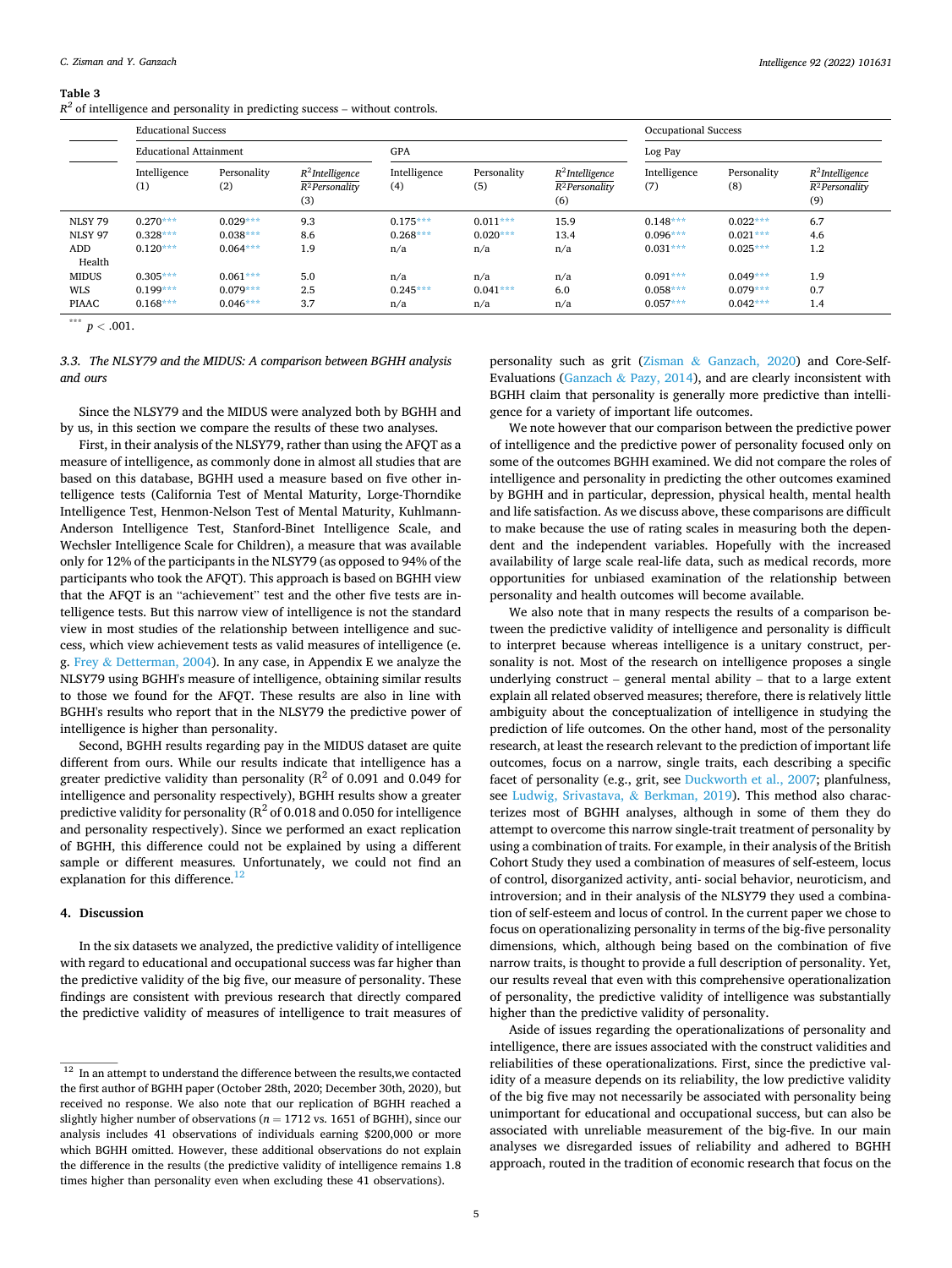relationships between measures rather than the relationships between constructs. This disregard is problematic only if one is interested in theoretical questions regarding concepts, but not in practical questions regarding predictions. Furthermore, as our results indicate (appendix B), the large advantage of intelligence over the big-five personality measures does not change much when we correct for the reliability of our measures. Thus, we do not view differences between the reliability of our measures as a serious threat to the soundness of our conclusions.

The construct validity of our measures may be a more serious concern in interpreting the current results as suggesting that intelligence is more important to educational and occupational success than personality. In particular, as discussed above, whereas intelligence is a narrow construct, personality is a multi-faceted construct, and therefore measures of intelligence have a better construct validity than measures of personality. From a different perspective, whereas intelligence is an individual characteristic that is generally relevant to success in tasks that involve dealing with cognitive complexity [\(Gottfredson, 1997](#page-13-0)), and therefore highly relevant to educational and occupational success, personality as conceptualized by the big-five personality dimensions, is less relevant to education and occupational success, since the effect of personality on behavior in general [\(Mischel, 1977](#page-13-0)), and on behavior that leads to success in particular (Shaffer & [Postlethwaite, 2012](#page-13-0)), is to a large extent context dependent.

There are other factors that may affect the predictive validity of measures of intelligence and personality. The predictive power of intelligence versus personality in occupational success may depend on the specific type of job. Thus intelligence may be a better predictor of success complex occupation that involve variety of tasks than in simple repetitive jobs (Hunter  $&$  [Hunter, 1984\)](#page-13-0) while personality may be a better predictor of jobs that require endurance ([Duckworth et al., 2019](#page-12-0)). The age at which the measurement of success was taken may be important because intelligence is more weakly correlated with occupational success early than later in life as a result of people gradually gravitating toward jobs that are commensurate with their abilities ([Wilk,](#page-13-0)  Desmarais, & [Sackett, 1995](#page-13-0)). The period in which the data regarding success were collected may be important as well, since in occupational

#### **Appendix A. Descriptive Statistics and Inter-Correlations**

*A.1. NLSY79* 

success the importance of intelligence versus other factors may have increased over time because the increased importance of complex jobs in more modern societies (Herrnstein & [Murray, 1994](#page-13-0)). Yet, as [Table 2](#page-2-0)  shows, our datasets consist of representative sample that spans considerable range of ages and periods, thus allowing for some confidence in their generalizability.

We conclude by suggesting that although the analyses reported in this paper clearly suggest that educational and occupational success is better predicted by measures of intelligence than by measures of the big five personality dimensions, they do not necessarily imply that intelligence is more important for success than personality. They may simply imply that it is difficult to assess those aspects of one's personality that lead to educational and occupational success based on a trait approach to personality because self-characterizations used by personality tests are not be as accurate measures of "true" personality as scores in intelligence test are of "true" intelligence, or because the accuracy of selfcharacterizations depends on the accuracy of self-monitoring and selfrepresentation whereas the accuracy of intelligence tests does not depend on these factors.

In this respect, other approaches for personality assessment may be more successful in predicting success. In particular, given the pattern of relatively higher importance of personality in predicting occupational success than in predicting educational success which was apparent in our results, we think that the trait approach to personality assessment may under-estimate the predictive power of personality. This idea is consistent with findings suggesting that non-cognitive work-related assessment such as interviews (e.g., Schmidt & [Hunter, 1998](#page-13-0)), peer evaluations (Oh  $\&$  [Berry, 2009](#page-13-0)), or the assessment of "work personality" ([Heller, Ferris, Brown,](#page-13-0) & Watson, 2009), are good predictors of work success, better than trait based personality characteristics. However, these assessments could hardly be viewed as assessing personality characteristics in that they are not based on any theory-based representation of personality. It remains to be seen whether improved theorybased representation of personality will be able to provide a better predictive power of occupational success.

|               |                                                           | N      | Mean     | <b>SD</b> | (1)               | (2)                      | (3)                      | (4)                      | (5)        | (6)        | (7)        | (8)       | (9)       | (10)                     |
|---------------|-----------------------------------------------------------|--------|----------|-----------|-------------------|--------------------------|--------------------------|--------------------------|------------|------------|------------|-----------|-----------|--------------------------|
| (1)           | Sex                                                       | 12.686 | 0.495    | 0.500     | $\qquad \qquad -$ |                          |                          |                          |            |            |            |           |           |                          |
| (2)           | <b>SEB</b>                                                | 12.394 | $-0.308$ | 0.983     | $-0.016$          | $\overline{\phantom{0}}$ |                          |                          |            |            |            |           |           |                          |
| (3)           | Intelligence                                              | 11,882 | 42.51    | 28.739    | $-0.007$          | $0.502**$                | $\overline{\phantom{0}}$ |                          |            |            |            |           |           |                          |
| (4)           | Conscientiousness                                         | 6960   | 4.524    | 1.298     | $0.053**$         | $0.134**$                | $0.148**$                | $\overline{\phantom{0}}$ |            |            |            |           |           |                          |
| (5)           | Extraversion                                              | 6778   | 4.923    | 1.236     | $0.106**$         | $0.072**$                | $0.081**$                | $0.254**$                |            |            |            |           |           |                          |
| (6)           | Agreeableness                                             | 6972   | 2.616    | 1.261     | 0.019             | $-0.067**$               | $-0.143**$               | $-0.187**$               | $-0.334**$ |            |            |           |           |                          |
| (7)           | <b>Emotional Stability</b>                                | 6965   | 2.485    | 1.295     | $-0.125**$        | $-0.021$                 | $-0.061**$               | $-0.109**$               | $-0.288**$ | $0.391**$  |            |           |           |                          |
| (8)           | <b>Openness</b>                                           | 6927   | 5.05     | 1.267     | $-0.028*$         | $0.039**$                | $0.063**$                | $0.172**$                | $0.262**$  | $-0.384**$ | $-0.346**$ |           |           |                          |
| (9)           | <b>Educational Attainment</b>                             | 7218   | 1.801    | 1.726     | $0.044**$         | $0.360**$                | $0.519**$                | $0.132**$                | $0.090**$  | $-0.130**$ | $-0.082**$ | $0.077**$ |           |                          |
| (10)          | GPA                                                       | 8326   | 2.238    | 0.922     | $0.108**$         | $0.213**$                | $0.418**$                | $0.031*$                 | $0.042**$  | $-0.099**$ | $-0.065**$ | $0.037**$ | $0.329**$ | $\overline{\phantom{m}}$ |
| (11)          | Log Hourly Pay                                            | 5129   | 7.695    | 0.871     | $-0.179**$        | $0.274**$                | $0.384**$                | $0.129**$                | 0.018      | $-0.083**$ | $-0.015$   | $0.048**$ | $0.316**$ | $0.177**$                |
| $\rightarrow$ | $\alpha$ is $\alpha$ in $\alpha$ is $\alpha$ and $\alpha$ |        |          |           |                   |                          |                          |                          |            |            |            |           |           |                          |

Correlation is significant at the 0.05 level (2-tailed).

Correlation is significant at the 0.01 level (2-tailed).

#### *A.2. NLSY97*

|                                 |                                                                        | N                                    | Mean                                      | SD                                         | (1)                                                                 | (2)                                                  | (3)                                                | (4)                                   | (5)                      | (6)                      | (8) | (9) | (10) |
|---------------------------------|------------------------------------------------------------------------|--------------------------------------|-------------------------------------------|--------------------------------------------|---------------------------------------------------------------------|------------------------------------------------------|----------------------------------------------------|---------------------------------------|--------------------------|--------------------------|-----|-----|------|
| (1)<br>(2)<br>(3)<br>(4)<br>(5) | Sex<br><b>SEB</b><br>Intelligence<br>Conscientiousness<br>Extraversion | 6748<br>4588<br>5428<br>5521<br>5477 | 0.487<br>0.149<br>50.23<br>5.661<br>4.718 | 0.500<br>1.013<br>28.954<br>1.113<br>1.346 | $\qquad \qquad -$<br>$-0.013$<br>$0.032*$<br>$0.064**$<br>$0.104**$ | $\qquad \qquad -$<br>$0.450**$<br>0.014<br>$0.080**$ | $\overline{\phantom{m}}$<br>$-0.038*$<br>$0.066**$ | $\overline{\phantom{a}}$<br>$0.108**$ | $\overline{\phantom{0}}$ |                          |     |     |      |
| (6)                             | Agreeableness                                                          | 5358                                 | 3.014                                     | 1.104                                      | $0.224**$                                                           | $0.064**$                                            | $0.079**$                                          | $0.140**$                             | $0.098**$                | $\overline{\phantom{0}}$ |     |     |      |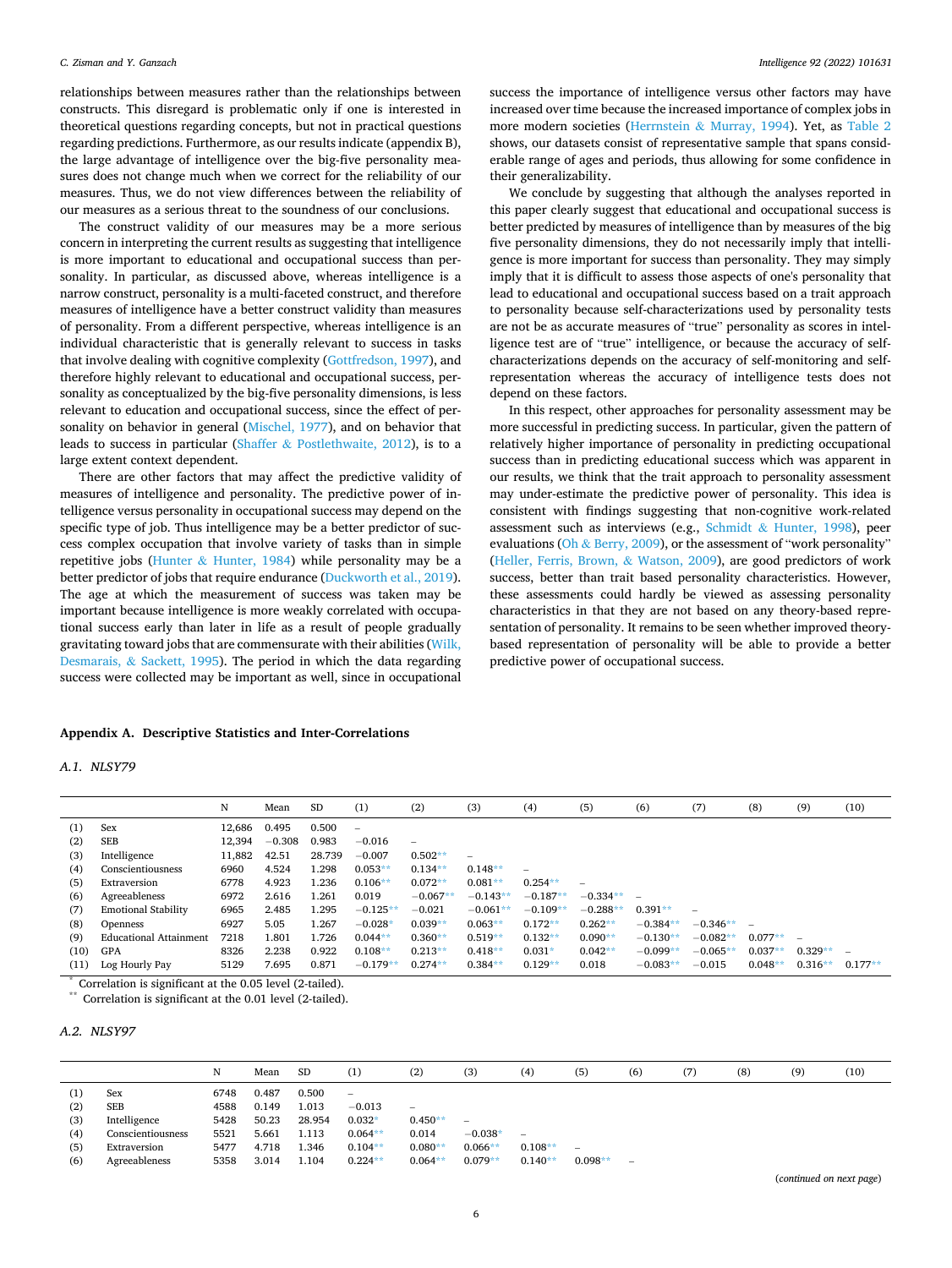<span id="page-6-0"></span>(*continued* )

|        |                            | N    | Mean  | <b>SD</b> | (1)        | (2)       | (3)       | (4)       | (5)       | (6)       | (7)                      | (8)       | (9)               | (10)      |
|--------|----------------------------|------|-------|-----------|------------|-----------|-----------|-----------|-----------|-----------|--------------------------|-----------|-------------------|-----------|
| (7)    | <b>Emotional Stability</b> | 5517 | 4.961 | 1.336     | $-0.145**$ | $0.102**$ | $0.169**$ | $0.258**$ | $0.144**$ | $0.280**$ | $\overline{\phantom{0}}$ |           |                   |           |
| (8)    | Openness                   | 5481 | 5.702 | 1.231     | $-0.015$   | $0.064**$ | $0.057**$ | $0.152**$ | $0.243**$ | $0.186**$ | $0.181**$                |           |                   |           |
| (9)    | Educational                | 5253 | 2.592 | 1.496     | $0.087**$  | $0.487**$ | $0.573**$ | $0.104**$ | $0.075**$ | $0.108**$ | $0.166**$                | $0.057**$ | $\hspace{0.05cm}$ |           |
|        | Attainment                 |      |       |           |            |           |           |           |           |           |                          |           |                   |           |
| (10)   | GPA                        | 4768 | 278.5 | 76.158    | $0.151**$  | $0.328**$ | $0.518**$ | $0.074**$ | $0.053**$ | $0.094**$ | $0.109**$                | 0.005     | $0.514**$         |           |
| (11)   | Log Hourly Pay             | 4440 | 2.911 | 0.659     | $-0.114**$ | $0.304**$ | $0.311**$ | $0.082**$ | $0.049**$ | $-0.006$  | $0.120**$                | 0.015     | $0.406**$         | $0.217**$ |
| $\sim$ | .                          | .    |       |           |            |           |           |           |           |           |                          |           |                   |           |

\* Correlation is significant at the 0.05 level (2-tailed).

\*\* Correlation is significant at the 0.01 level (2-tailed).

# *A.3. ADD Health*

|      |                               | N    | Mean   | <b>STD</b> | (1)        | (2)                      | (3)        | (4)       | (5)                      | (6)       | (7)       | (8)       | (9)                      |
|------|-------------------------------|------|--------|------------|------------|--------------------------|------------|-----------|--------------------------|-----------|-----------|-----------|--------------------------|
| (1)  | Sex                           | 5114 | 0.54   | 0.498      |            |                          |            |           |                          |           |           |           |                          |
| (2)  | SEB                           | 3553 | 0.04   | .000       | $-0.017$   | $\overline{\phantom{0}}$ |            |           |                          |           |           |           |                          |
| (3)  | Intelligence                  | 4063 | 100.40 | 14.759     | $-0.047**$ | $0.272**$                | -          |           |                          |           |           |           |                          |
| (4)  | Conscientiousness             | 5107 | 3.66   | 0.685      | $0.106**$  | $-0.008$                 | $-0.041**$ | -         |                          |           |           |           |                          |
| (5)  | Extraversion                  | 5108 | 3.32   | 0.770      | $0.046**$  | $0.056**$                | 0.011      | $0.064**$ | $\overline{\phantom{a}}$ |           |           |           |                          |
| (6)  | Agreeableness                 | 5108 | 3.84   | 0.594      | $0.276**$  | $0.098**$                | $0.152**$  | $0.169**$ | $0.276**$                | -         |           |           |                          |
| (7)  | <b>Emotional Stability</b>    | 5107 | 3.21   | 0.661      | $-0.217**$ | $0.056**$                | $0.124**$  | $0.123**$ | $0.089**$                | $0.054**$ | -         |           |                          |
| (8)  | <b>Openness</b>               | 5105 | 3.66   | 0.616      | $-0.113**$ | $0.134**$                | $0.259**$  | $0.029*$  | $0.223**$                | $0.276**$ | $0.155**$ | -         |                          |
| (9)  | <b>Educational Attainment</b> | 5111 | 5.73   | 2.579      | $0.105**$  | $0.280**$                | $0.271**$  | $0.064**$ | $0.055**$                | $0.189**$ | $0.132**$ | $0.176**$ | $\overline{\phantom{a}}$ |
| (10) | Log Income                    | 4486 | 10.15  | .024       | $-0.153**$ | $0.158**$                | $0.175**$  | $0.039**$ | $0.064**$                | 0.012     | $0.143**$ | $0.058**$ | $0.230**$                |

\* Correlation is significant at the 0.05 level (2-tailed).

\*\* Correlation is significant at the 0.01 level (2-tailed).

# *A.4. MIDUS*

|      |                               | N    | Mean    | <b>STD</b> | (1)            | (2)                      | (3)        | (4)        | (5)                      | (6)                      | (7)        | (8)                      | (9)                      | (10)      |
|------|-------------------------------|------|---------|------------|----------------|--------------------------|------------|------------|--------------------------|--------------------------|------------|--------------------------|--------------------------|-----------|
| (1)  | Age                           | 2949 | 48.04   | 7.279      | $\overline{a}$ |                          |            |            |                          |                          |            |                          |                          |           |
| (2)  | Sex                           | 2949 | 0.54    | 0.498      | $-0.030$       | $\overline{\phantom{a}}$ |            |            |                          |                          |            |                          |                          |           |
| (3)  | SEB                           | 2780 | 37.06   | 13.012     | $-0.087**$     | $-0.033$                 |            |            |                          |                          |            |                          |                          |           |
| (4)  | Intelligence                  | 2559 | $-2.49$ | 0.597      | $0.068**$      | $-0.051*$                | $0.280**$  | -          |                          |                          |            |                          |                          |           |
| (5)  | Conscientiousness             | 2736 | 3.45    | 0.440      | $0.051**$      | $0.121**$                | 0.015      | $0.081**$  | $\overline{\phantom{0}}$ |                          |            |                          |                          |           |
| (6)  | Extraversion                  | 2738 | 3.19    | 0.559      | $-0.051*$      | $0.044*$                 | $-0.013$   | 0.007      | $0.242**$                | $\overline{\phantom{a}}$ |            |                          |                          |           |
| (7)  | Agreeableness                 | 2735 | 3.46    | 0.492      | 0.025          | $0.255**$                | $-0.075**$ | $-0.052*$  | $0.266**$                | $0.502**$                |            |                          |                          |           |
| (8)  | <b>Emotional Stability</b>    | 2735 | 2.32    | 0.669      | $-0.071**$     | $0.131**$                | $-0.056**$ | $-0.067**$ | $-0.174**$               | $-0.155**$               | $-0.026$   | $\overline{\phantom{0}}$ |                          |           |
| (9)  | <b>Openness</b>               | 2735 | 3.02    | 0.518      | $-0.025$       | $-0.111**$               | $0.075**$  | $0.135**$  | $0.248**$                | $0.514**$                | $0.342**$  | $-0.182**$               | $\overline{\phantom{0}}$ |           |
| (10) | <b>Educational Attainment</b> | 2946 | 7.38    | 2.415      | $-0.024$       | $-0.071**$               | $0.363**$  | $0.552**$  | $0.090**$                | $-0.006$                 | $-0.052**$ | $-0.101**$               | $0.179**$                |           |
| (11) | Log Income                    | 1894 | 10.48   | 0.961      | $-0.000$       | $-0.316**$               | $0.176**$  | $0.301**$  | $0.092**$                | $-0.000$                 | $-0.130**$ | $-0.081**$               | $0.086**$                | $0.261**$ |

\* Correlation is significant at the 0.05 level (2-tailed).

\*\* Correlation is significant at the 0.01 level (2-tailed).

# *A.5. WLS*

|      |                               | N      | Mean  | <b>STD</b> | (1)        | (2)                             | (3)                      | (4)                      | (5)                      | (6)        | (7)       | (8)                      | (9)                      | (10)                     |
|------|-------------------------------|--------|-------|------------|------------|---------------------------------|--------------------------|--------------------------|--------------------------|------------|-----------|--------------------------|--------------------------|--------------------------|
| (1)  | Sex                           | 10.317 | 0.516 | 0.500      | ÷          |                                 |                          |                          |                          |            |           |                          |                          |                          |
| (2)  | SEB                           | 9375   | 344.9 | 232.335    | $-0.007$   | $\hspace{0.1mm}-\hspace{0.1mm}$ |                          |                          |                          |            |           |                          |                          |                          |
| (3)  | Intelligence                  | 10,317 | 100.5 | 14.916     | $-0.012$   | $0.240**$                       | $\overline{\phantom{0}}$ |                          |                          |            |           |                          |                          |                          |
| (4)  | Conscientiousness             | 8341   | 9.599 | 2.293      | $0.029**$  | $-0.035**$                      | 0.001                    | $\overline{\phantom{0}}$ |                          |            |           |                          |                          |                          |
| (5)  | Extraversion                  | 8207   | 8.498 | 2.662      | $0.099**$  | $0.072**$                       | $-0.011$                 | $0.055**$                | $\overline{\phantom{a}}$ |            |           |                          |                          |                          |
| (6)  | Agreeableness                 | 8319   | 9.885 | 2.068      | $0.140**$  | $-0.017$                        | $-0.059**$               | $0.176**$                | $0.064**$                | ÷          |           |                          |                          |                          |
| (7)  | <b>Emotional Stability</b>    | 8233   | 7.651 | 2.954      | $-0.121**$ | $0.032**$                       | $0.082**$                | $0.157**$                | $0.105**$                | $0.218**$  |           |                          |                          |                          |
| (8)  | Openness                      | 8289   | 9.225 | 2.538      | $-0.182**$ | $0.122**$                       | $0.245**$                | $0.111**$                | $0.184**$                | 0.002      | $0.179**$ | $\overline{\phantom{0}}$ |                          |                          |
| (9)  | <b>Educational Attainment</b> | 8492   | 13.61 | 2.261      | $-0.159**$ | $0.309**$                       | $0.446**$                | $-0.001$                 | 0.010                    | $-0.043**$ | $0.082**$ | $0.271**$                | $\overline{\phantom{a}}$ |                          |
| (10) | GPA                           | 5072   | 2.29  | 0.655      | $0.161**$  | $0.122**$                       | $0.495**$                | $0.109**$                | $0.040**$                | 0.023      | $0.077**$ | $0.171**$                | $0.373**$                | $\overline{\phantom{a}}$ |
| (11) | Log Hourly Pay                | 7559   | 9.436 | 0.759      | $-0.427**$ | $0.136**$                       | $0.241**$                | $0.030**$                | $-0.007$                 | $-0.076**$ | $0.109**$ | $0.244**$                | $0.366**$                | $0.122**$                |

 $\frac{6}{100}$  Correlation is significant at the 0.01 level (2-tailed).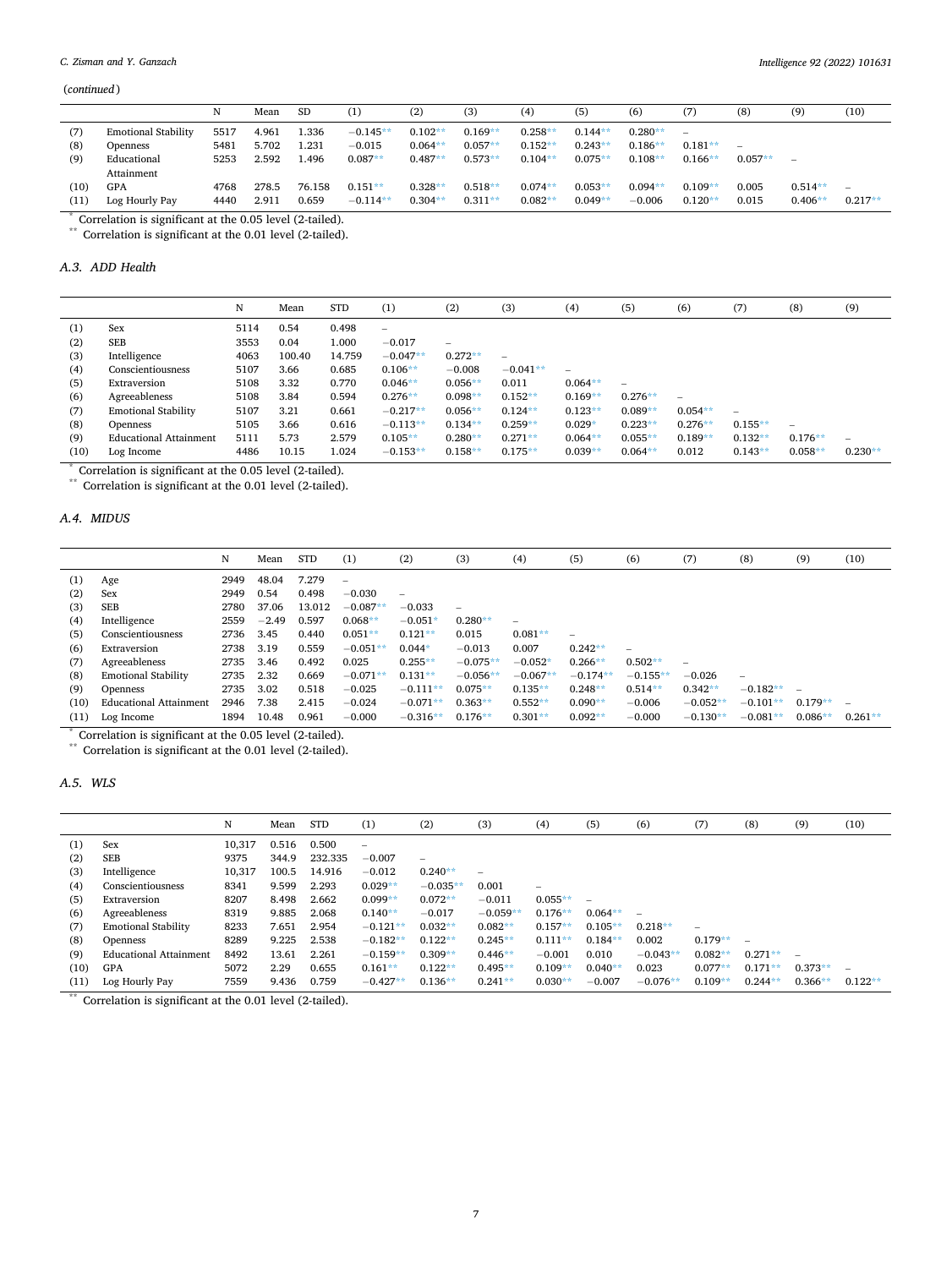# *A.6. PIAAC*

|      |                               | N    | Mean    | <b>STD</b> | (1)                      | (2)             | (3)               | (4)        | (5)       | (6)        | (7)                             | (8)                      | (9)                      | (10)      |
|------|-------------------------------|------|---------|------------|--------------------------|-----------------|-------------------|------------|-----------|------------|---------------------------------|--------------------------|--------------------------|-----------|
| (1)  | Age                           | 5465 | 39.77   | 14.005     | $\overline{\phantom{0}}$ |                 |                   |            |           |            |                                 |                          |                          |           |
| (2)  | Sex                           | 5465 | 0.51    | 0.500      | 0.021                    | $\qquad \qquad$ |                   |            |           |            |                                 |                          |                          |           |
| (3)  | <b>SEB</b>                    | 5139 | $-0.00$ | 0.835      | $-0.308**$               | 0.022           | $\qquad \qquad -$ |            |           |            |                                 |                          |                          |           |
| (4)  | Intelligence                  | 5379 | 274.57  | 45.731     | $-0.181**$               | $-0.104**$      | $0.326**$         | -          |           |            |                                 |                          |                          |           |
| (5)  | Conscientiousness             | 3758 | 5.78    | 0.936      | $0.169**$                | $0.114**$       | $-0.117**$        | $-0.093**$ |           |            |                                 |                          |                          |           |
| (6)  | Extraversion                  | 3757 | 5.03    | 1.145      | $-0.112**$               | $0.083**$       | 0.025             | $-0.057**$ | $0.167**$ |            |                                 |                          |                          |           |
| (7)  | Agreeableness                 | 3757 | 5.44    | 0.951      | $-0.009$                 | $0.129**$       | 0.007             | $-0.030$   | $0.218**$ | $0.040*$   | $\hspace{0.1mm}-\hspace{0.1mm}$ |                          |                          |           |
| (8)  | <b>Emotional Stability</b>    | 3757 | 4.16    | 1.264      | $0.041*$                 | $-0.210**$      | 0.020             | $0.135**$  | $0.044**$ | $0.141**$  | $0.112**$                       | $\overline{\phantom{0}}$ |                          |           |
| (9)  | Openness                      | 3757 | 5.03    | 1.034      | $-0.019$                 | $0.068**$       | $0.125**$         | $0.114**$  | $0.161**$ | $0.323**$  | $0.110**$                       | 0.016                    | $\overline{\phantom{m}}$ |           |
| (10) | <b>Educational Attainment</b> | 5379 | 7.72    | 3.622      | $0.272**$                | $-0.008$        | $0.197**$         | $0.409**$  | $0.055**$ | $-0.059**$ | $-0.025$                        | $0.099**$                | $0.127**$                |           |
| (11) | Log Income                    | 3746 | 7.46    | 0.962      | $0.269**$                | $-0.263**$      | $-0.025$          | $0.240**$  | $0.042*$  | $-0.059**$ | $-0.089**$                      | $0.136**$                | $-0.011$                 | $0.410**$ |

\* Correlation is significant at the 0.05 level (2-tailed).

\*\* Correlation is significant at the 0.01 level (2-tailed).

# *A.7. Average Correlations*

|      |                               | (1)      | (2)                      | (3)                      | (4)   | (5)                      | (6)                             | (7)                      | (8)                      | (9)             | (10)  |
|------|-------------------------------|----------|--------------------------|--------------------------|-------|--------------------------|---------------------------------|--------------------------|--------------------------|-----------------|-------|
| (1)  | Sex                           |          |                          |                          |       |                          |                                 |                          |                          |                 |       |
| (2)  | <b>SEB</b>                    | $-0.011$ | $\overline{\phantom{0}}$ |                          |       |                          |                                 |                          |                          |                 |       |
| (3)  | Intelligence                  | $-0.032$ | 0.345                    | $\overline{\phantom{m}}$ |       |                          |                                 |                          |                          |                 |       |
| (4)  | Conscientiousness             | 0.081    | 0.001                    | 0.010                    | $-$   |                          |                                 |                          |                          |                 |       |
| (5)  | Extraversion                  | 0.080    | 0.049                    | 0.016                    | 0.148 | $\overline{\phantom{0}}$ |                                 |                          |                          |                 |       |
| (6)  | Agreeableness                 | 0.174    | 0.002                    | $-0.009$                 | 0.130 | 0.108                    | $\hspace{0.1mm}-\hspace{0.1mm}$ |                          |                          |                 |       |
| (7)  | <b>Emotional Stability</b>    | $-0.115$ | 0.022                    | 0.064                    | 0.050 | 0.006                    | 0.172                           | $\overline{\phantom{0}}$ |                          |                 |       |
| (8)  | <b>Openness</b>               | $-0.064$ | 0.093                    | 0.146                    | 0.146 | 0.292                    | 0.089                           | 0.001                    | $\overline{\phantom{m}}$ |                 |       |
| (9)  | <b>Educational Attainment</b> | 0.000    | 0.333                    | 0.462                    | 0.074 | 0.028                    | 0.008                           | 0.049                    | 0.148                    | $\qquad \qquad$ |       |
| (10) | <b>GPA</b>                    | 0.140    | 0.221                    | 0.477                    | 0.071 | 0.045                    | 0.006                           | 0.040                    | 0.071                    | 0.405           | -     |
| (11) | Log Pay                       | $-0.242$ | 0.171                    | 0.275                    | 0.069 | 0.011                    | $-0.062$                        | 0.069                    | 0.073                    | 0.363           | 0.236 |

# **Appendix B. R2 of Intelligence and Personality in Predicting Success – Corrected for Reliability**

|                | <b>Educational Success</b>    |                    |                                                |                     |                    |                                                | <b>Occupational Success</b> |                    |                                                |
|----------------|-------------------------------|--------------------|------------------------------------------------|---------------------|--------------------|------------------------------------------------|-----------------------------|--------------------|------------------------------------------------|
|                | <b>Educational Attainment</b> |                    | GPA                                            |                     |                    | Log Pay                                        |                             |                    |                                                |
|                | Intelligence<br>(1)           | Personality<br>(2) | $R^2$ Intelligence<br>$R^2$ Personality<br>(3) | Intelligence<br>(4) | Personality<br>(5) | $R^2$ Intelligence<br>$R^2$ Personality<br>(6) | Intelligence<br>(7)         | Personality<br>(8) | $R^2$ Intelligence<br>$R^2$ Personality<br>(9) |
| <b>NLSY 79</b> | $0.293***$                    | $0.041***$         | 7.1                                            | $0.190***$          | $0.015***$         | 12.1                                           | $0.160***$                  | $0.031***$         | 5.1                                            |
| <b>NLSY 97</b> | $0.356***$                    | $0.054***$         | 6.6                                            | $0.291***$          | $0.028***$         | 10.2                                           | $0.104***$                  | $0.030***$         | 3.5                                            |
| ADD<br>Health  | $0.130***$                    | $0.091***$         | 1.4                                            | n/a                 | n/a                | n/a                                            | $0.033***$                  | $0.035***$         | 0.9                                            |
| <b>MIDUS</b>   | $0.331***$                    | $0.087***$         | 3.8                                            | n/a                 | n/a                | n/a                                            | $0.098***$                  | $0.070***$         | 1.4                                            |
| <b>WLS</b>     | $0.216***$                    | $0.112***$         | 1.9                                            | $0.266***$          | $0.058***$         | 4.5                                            | $0.063***$                  | $0.113***$         | 0.6                                            |
| <b>PIAAC</b>   | $0.182***$                    | $0.065***$         | 2.8                                            | n/a                 | n/a                | n/a                                            | $0.062***$                  | $0.060***$         | 1.0                                            |

Note: correction for reliability done with the following conservative assumptions:

*r*Personality, personality = 0.70 (see for example TIPI big-five measure; Gosling, Rentfrow, & Swann, 2003).

 $r_{\text{Intelligence, Intelligence}} = 0.92$  (based on AFQT; Valentine & Massey, 1976).

For the correlation between the dependent variance we assume  $r = 1.00$ .

 $p < .001$ .

# **Appendix C. ΔR <sup>2</sup>of intelligence and personality in predicting success – with controls**

|                | <b>Educational Success</b>    |                    |                                                         |                     |                    |                                                         | Occupational Success |                    |                                                         |
|----------------|-------------------------------|--------------------|---------------------------------------------------------|---------------------|--------------------|---------------------------------------------------------|----------------------|--------------------|---------------------------------------------------------|
|                | <b>Educational Attainment</b> |                    | <b>GPA</b>                                              |                     |                    | Log Pay                                                 |                      |                    |                                                         |
|                | Intelligence<br>(1)           | Personality<br>(2) | $R^2$ Intelligence<br>R <sup>2</sup> Personality<br>(3) | Intelligence<br>(4) | Personality<br>(5) | $R^2$ Intelligence<br>R <sup>2</sup> Personality<br>(6) | Intelligence<br>(7)  | Personality<br>(8) | $R^2$ Intelligence<br>R <sup>2</sup> Personality<br>(9) |
| <b>NLSY 79</b> | $0.145***$                    | $0.012*$           | 12.1                                                    | $0.171***$          | $0.019**$          | 9.0                                                     | $0.071***$           | $0.025**$          | 2.8                                                     |
| <b>NLSY 97</b> | $0.143***$                    | $0.016***$         | 8.9                                                     | $0.184***$          | $0.013***$         | 14.2                                                    | $0.044***$           | $0.016***$         | 2.8                                                     |
| ADD<br>Health  | $0.054***$                    | $0.043***$         | 1.3                                                     | n/a                 | n/a                | n/a                                                     | $0.018***$           | $0.015***$         | 1.2                                                     |
| <b>MIDUS</b>   | $0.194***$                    | $0.014***$         | 13.9                                                    | n/a                 | n/a                | n/a                                                     | $0.054***$           | $0.018***$         | 3.0                                                     |
| <b>WLS</b>     | $0.113***$                    | $0.016***$         | 7.1                                                     | $0.199***$          | $0.020***$         | 10.0                                                    | $0.031***$           | $0.017***$         | 1.8                                                     |
| <b>PIAAC</b>   | $0.147***$                    | $0.008***$         | 18.4                                                    | n/a                 | n/a                | n/a                                                     | $0.068***$           | $0.014***$         | 4.9                                                     |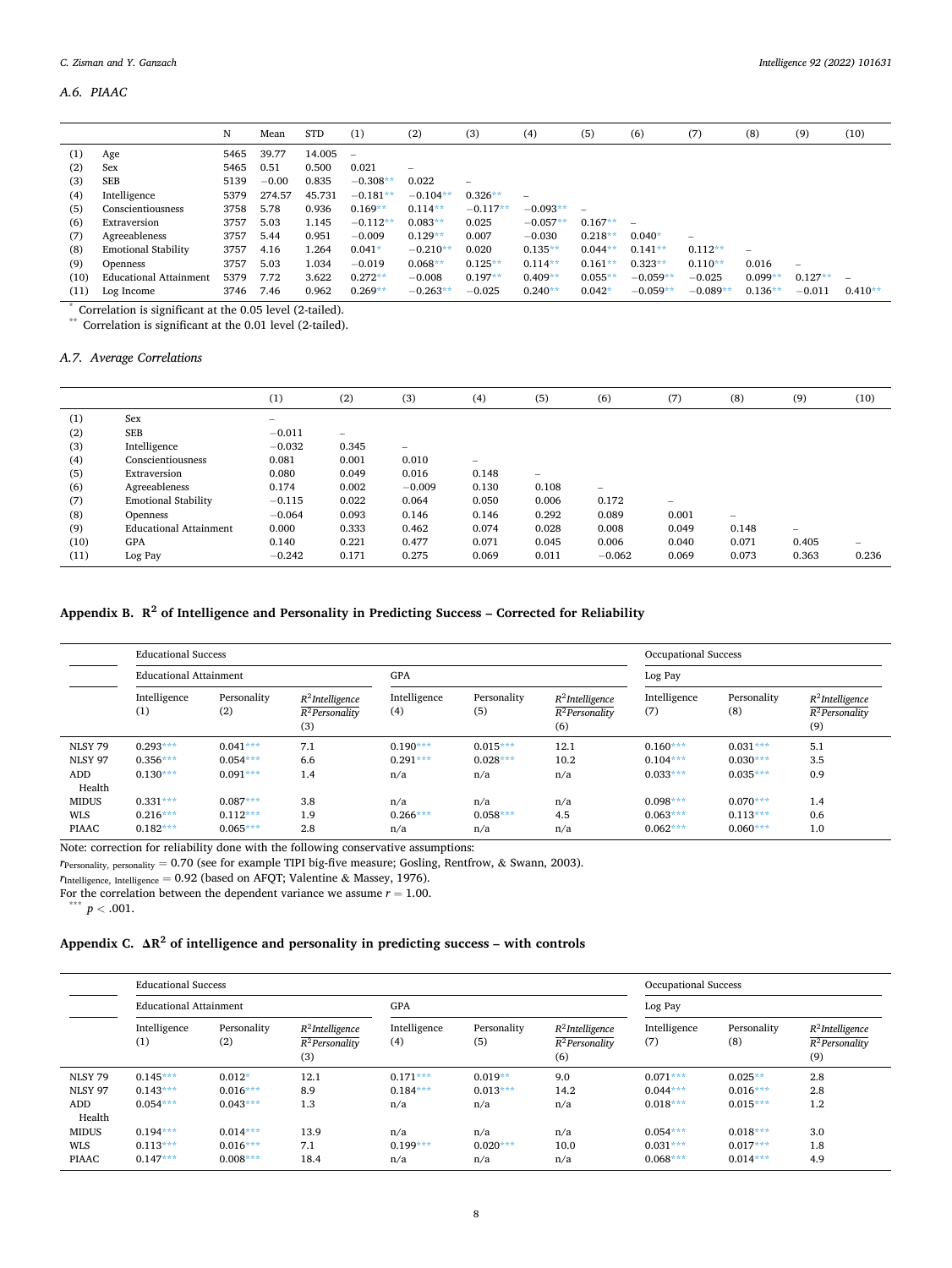#### <span id="page-8-0"></span>*C. Zisman and Y. Ganzach*

Note: for each dataset we ran three hierarchical regressions separately, one for each dependent variable – educational attainment, GPA and pay. In the first step of each regression we inserted basic controls – sex, age and SEB (social economic background). In order to obtain the incremental explained variance (ΔR<sup>2</sup>) of intelligence we inserted first the Big-Five variables in next step (Model 2.1), prior adding intelligence in the final step (Model 2.2). To obtain the incremental explained variance of personality we inserted intelligence prior (Model 3.1) adding the Big-Five in the final step (Model 3.2).

```
\degree p < .05.
```
 $^{\ast\ast}$   $p < .01.$  $***$   $p < .001$ .

# **Appendix D. Regression Analysis Predicting Educational and Occupational Success**

# *D.1. NLSY79*

|                     | <b>Educational Attainment</b> |              | GPA      |              | Log Pay  |              |
|---------------------|-------------------------------|--------------|----------|--------------|----------|--------------|
|                     | β                             | $\Delta R^2$ | $\beta$  | $\Delta R^2$ | $\beta$  | $\Delta R^2$ |
| Model 1             |                               | $0.129***$   |          | $0.058***$   |          | $0.102***$   |
| Sex                 | 0.048                         |              | 0.120    |              | $-0.175$ |              |
| <b>SEB</b>          | 0.358                         |              | 0.213    |              | 0.261    |              |
|                     |                               |              |          |              |          |              |
| Model 2.1           |                               | $0.016***$   |          | $0.011***$   |          | $0.015***$   |
| Sex                 | 0.042                         |              | 0.123    |              | $-0.181$ |              |
| <b>SEB</b>          | 0.344                         |              | 0.212    |              | 0.248    |              |
| Conscientiousness   | 0.051                         |              | $-0.028$ |              | 0.106    |              |
| Extraversion        | 0.011                         |              | $-0.013$ |              | $-0.022$ |              |
| Agreeableness       | $-0.081$                      |              | $-0.104$ |              | $-0.051$ |              |
| Emotional stability | $-0.029$                      |              | $-0.011$ |              | $-0.017$ |              |
| Openness            | 0.006                         |              | 0.001    |              | $-0.002$ |              |
|                     |                               |              |          |              |          |              |
| Model 2.2           |                               | $0.145***$   |          | $0.171***$   |          | $0.071***$   |
| Sex                 | 0.051                         |              | 0.133    |              | $-0.173$ |              |
| <b>SEB</b>          | 0.117                         |              | $-0.018$ |              | 0.094    |              |
| Conscientiousness   | 0.025                         |              | $-0.051$ |              | 0.089    |              |
| Extraversion        | 0.008                         |              | $-0.012$ |              | $-0.020$ |              |
| Agreeableness       | $-0.038$                      |              | $-0.053$ |              | $-0.023$ |              |
| Emotional stability | $-0.026$                      |              | $-0.016$ |              | $-0.027$ |              |
| Openness            | 0.010                         |              | 0.007    |              | 0.002    |              |
| Intelligence        | 0.450                         |              | 0.479    |              | 0.311    |              |
| Model 3.1           |                               | $0.155***$   |          | $0.176***$   |          | $0.076***$   |
| Sex                 | 0.056                         |              | 0.129    |              | $-0.165$ |              |
| <b>SEB</b>          | 0.118                         |              | $-0.024$ |              | 0.099    |              |
| Intelligence        | 0.462                         |              | 0.482    |              | 0.320    |              |
|                     |                               |              |          |              |          |              |
| Model 3.2           |                               | $0.005***$   |          | $0.005***$   |          | $0.010***$   |
| Sex                 | 0.051                         |              | 0.133    |              | $-0.173$ |              |
| <b>SEB</b>          | 0.117                         |              | $-0.018$ |              | 0.094    |              |
| Intelligence        | 0.450                         |              | 0.479    |              | 0.311    |              |
| Conscientiousness   | 0.025                         |              | $-0.051$ |              | 0.089    |              |
| Extraversion        | 0.008                         |              | $-0.012$ |              | $-0.020$ |              |
| Agreeableness       | $-0.038$                      |              | $-0.053$ |              | $-0.023$ |              |
| Emotional stability | $-0.026$                      |              | $-0.016$ |              | $-0.027$ |              |
| Openness            | 0.010                         |              | 0.007    |              | 0.002    |              |
|                     |                               |              |          |              |          |              |
| $\mathbf n$         |                               | 5995         |          | 4731         |          | 4467         |

Note: ΔR<sup>2</sup> is in comparison to previous model. For example, Model 2.1 shows an incremental ΔR<sup>2</sup> of 0.016 over Model 1 when adding the Big-Five on top of sex and SEB; Model 2.2 shows an incremental  $\Delta R^2$  of 0.145 when adding intelligence on top of sex, SEB and the Big-Five.  $\stackrel{*}{p}$  *p* < .001.

# *D.2. NLSY97*

|           |       | <b>Educational Attainment</b> |       | GPA          |          | Log Pay            |  |
|-----------|-------|-------------------------------|-------|--------------|----------|--------------------|--|
|           |       | $\Delta R^2$                  |       | $\Delta R^2$ |          | $\Delta R^2$       |  |
| Model 1   |       | $0.233***$                    |       | $0.129***$   |          | $0.104***$         |  |
| Sex       | 0.091 |                               | 0.150 |              | $-0.109$ |                    |  |
| SEB       | 0.476 |                               | 0.327 |              | 0.304    |                    |  |
| Model 2.1 |       | $0.021***$                    |       | $0.013***$   |          | $0.014***$         |  |
| Sex       | 0.100 |                               | 0.157 |              | $-0.107$ |                    |  |
| SEB       | 0.467 |                               | 0.323 |              | 0.304    |                    |  |
|           |       |                               |       |              |          | .<br>$\sim$ $\sim$ |  |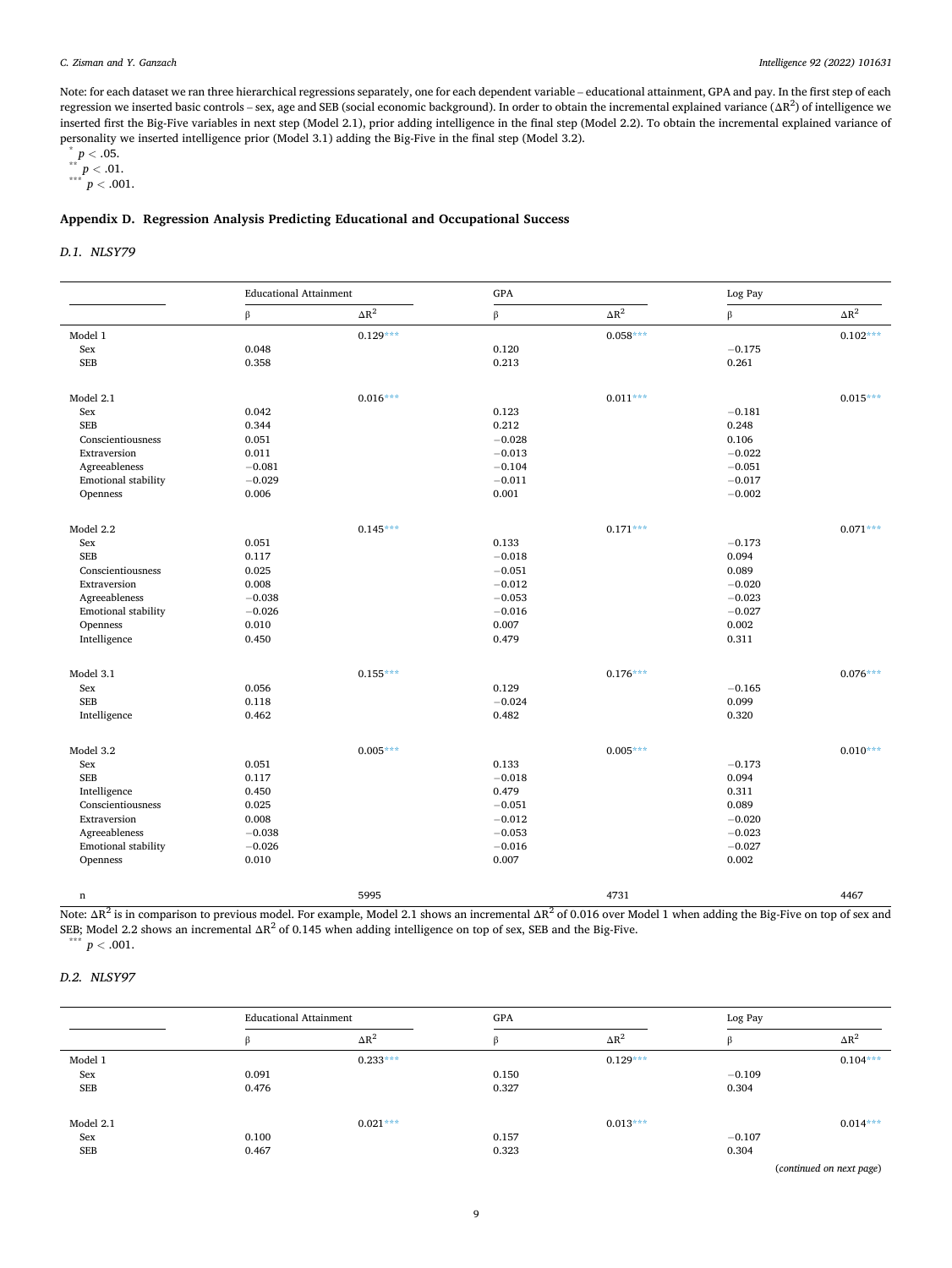# <span id="page-9-0"></span>*C. Zisman and Y. Ganzach*

# (*continued* )

|                     | <b>Educational Attainment</b> |              | GPA      |              | Log Pay  |              |
|---------------------|-------------------------------|--------------|----------|--------------|----------|--------------|
|                     | $\beta$                       | $\Delta R^2$ | β        | $\Delta R^2$ | $\beta$  | $\Delta R^2$ |
| Conscientiousness   | 0.072                         |              | 0.058    |              | 0.098    |              |
| Extraversion        | $-0.020$                      |              | $-0.011$ |              | 0.008    |              |
| Agreeableness       | 0.012                         |              | 0.005    |              | $-0.022$ |              |
| Emotional stability | 0.107                         |              | 0.084    |              | 0.051    |              |
| Openness            | $-0.001$                      |              | $-0.045$ |              | $-0.032$ |              |
| Model 2.2           |                               | $0.143***$   |          | $0.184***$   |          | $0.044***$   |
| Sex                 | 0.084                         |              | 0.135    |              | $-0.119$ |              |
| <b>SEB</b>          | 0.285                         |              | 0.130    |              | 0.205    |              |
| Conscientiousness   | 0.105                         |              | 0.098    |              | 0.119    |              |
| Extraversion        | $-0.017$                      |              | 0.005    |              | 0.014    |              |
| Agreeableness       | 0.007                         |              | 0.002    |              | $-0.025$ |              |
| Emotional stability | 0.047                         |              | 0.021    |              | 0.019    |              |
| Openness            | $-0.007$                      |              | $-0.061$ |              | $-0.037$ |              |
| Intelligence        | 0.427                         |              | 0.477    |              | 0.236    |              |
| Model 3.1           |                               | $0.148***$   |          | $0.184***$   |          | $0.042***$   |
| Sex                 | 0.084                         |              | 0.141    |              | $-0.115$ |              |
| <b>SEB</b>          | 0.287                         |              | 0.130    |              | 0.205    |              |
| Intelligence        | 0.429                         |              | 0.472    |              | 0.228    |              |
| Model 3.2           |                               | $0.016***$   |          | $0.013***$   |          | $0.016***$   |
| Sex                 | 0.084                         |              | 0.135    |              | $-0.119$ |              |
| <b>SEB</b>          | 0.285                         |              | 0.130    |              | 0.205    |              |
| Intelligence        | 0.427                         |              | 0.477    |              | 0.236    |              |
| Conscientiousness   | 0.105                         |              | 0.098    |              | 0.119    |              |
| Extraversion        | $-0.017$                      |              | 0.005    |              | 0.014    |              |
| Agreeableness       | 0.007                         |              | 0.002    |              | $-0.025$ |              |
| Emotional stability | 0.047                         |              | 0.021    |              | 0.019    |              |
| Openness            | $-0.007$                      |              | $-0.061$ |              | $-0.037$ |              |
| n                   |                               | 2962         |          | 2518         |          | 2536         |

# *D.3. ADD Health*

|                     | <b>Educational Attainment</b> |              | Log Pay  |              |
|---------------------|-------------------------------|--------------|----------|--------------|
|                     | β                             | $\Delta R^2$ | β        | $\Delta R^2$ |
| Model 1             |                               | $0.101***$   |          | $0.049***$   |
| Sex                 | 0.152                         |              | $-0.155$ |              |
| <b>SEB</b>          | 0.283                         |              | 0.154    |              |
| Model 2.1           |                               | $0.070***$   |          | $0.015***$   |
| Sex                 | 0.168                         |              | $-0.152$ |              |
| <b>SEB</b>          | 0.246                         |              | 0.147    |              |
| Conscientiousness   | 0.014                         |              | 0.041    |              |
| Extraversion        | $-0.030$                      |              | 0.048    |              |
| Agreeableness       | 0.125                         |              | 0.028    |              |
| Emotional stability | 0.153                         |              | 0.090    |              |
| Openness            | 0.133                         |              | $-0.022$ |              |
| Model 2.2           |                               | $0.054***$   |          | $0.018***$   |
| Sex                 | 0.165                         |              | $-0.152$ |              |
| <b>SEB</b>          | 0.187                         |              | 0.114    |              |
| Conscientiousness   | 0.030                         |              | 0.050    |              |
| Extraversion        | $-0.011$                      |              | 0.059    |              |
| Agreeableness       | 0.106                         |              | 0.017    |              |
| Emotional stability | 0.132                         |              | 0.078    |              |
| Openness            | 0.079                         |              | $-0.054$ |              |
| Intelligence        | 0.250                         |              | 0.144    |              |
| Model 3.1           |                               | $0.081***$   |          | $0.018***$   |
| Sex                 | 0.159                         |              | $-0.151$ |              |
| <b>SEB</b>          | 0.202                         |              | 0.117    |              |
| Intelligence        | 0.296                         |              | 0.139    |              |
| Model 3.2           |                               | $0.043***$   |          | $0.015***$   |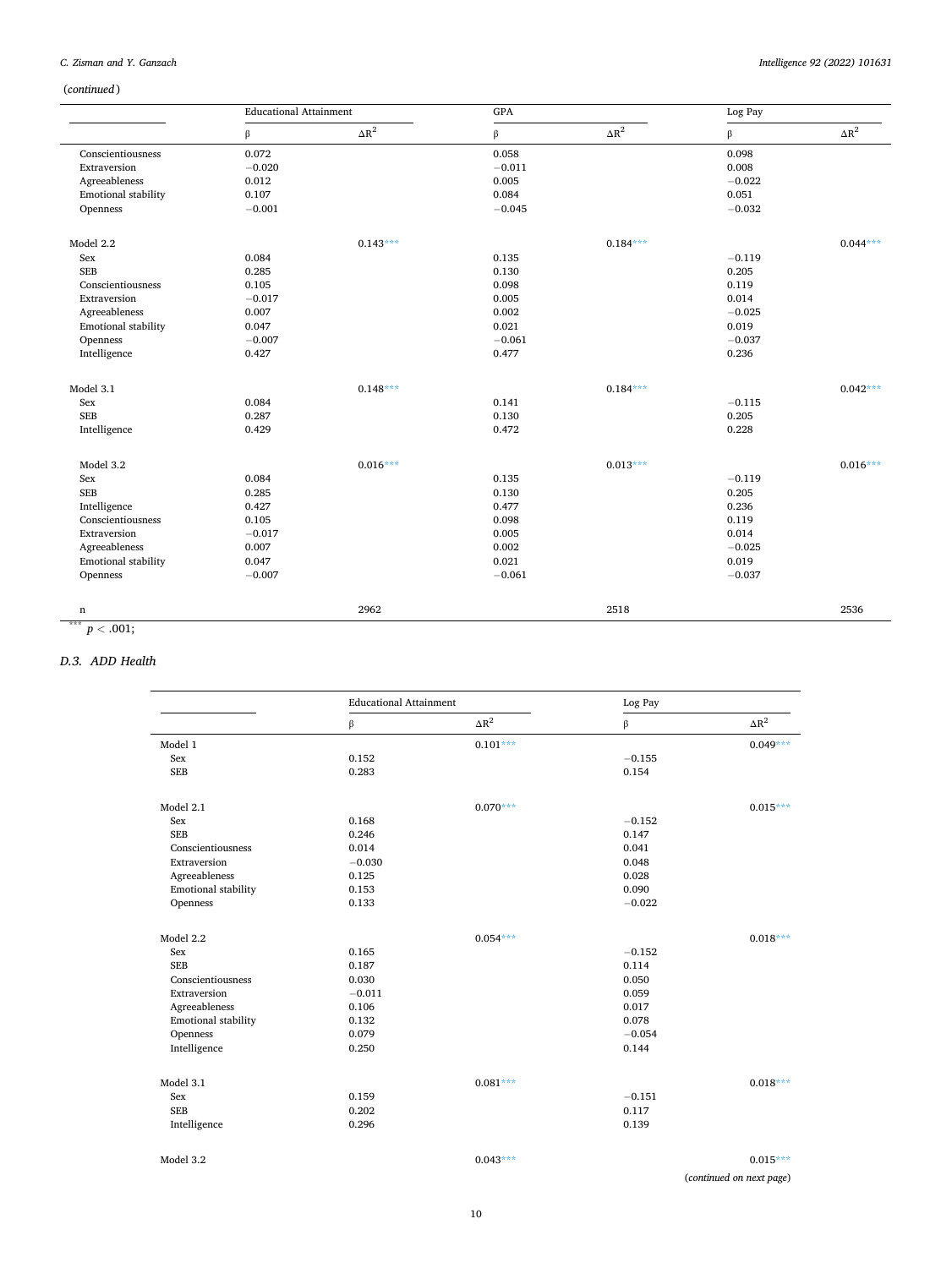# <span id="page-10-0"></span>(*continued* )

|                     | <b>Educational Attainment</b> |              | Log Pay  |              |
|---------------------|-------------------------------|--------------|----------|--------------|
|                     | β                             | $\Delta R^2$ | β        | $\Delta R^2$ |
| Sex                 | 0.165                         |              | $-0.152$ |              |
| SEB                 | 0.187                         |              | 0.114    |              |
| Intelligence        | 0.250                         |              | 0.144    |              |
| Conscientiousness   | 0.030                         |              | 0.050    |              |
| Extraversion        | $-0.011$                      |              | 0.059    |              |
| Agreeableness       | 0.106                         |              | 0.017    |              |
| Emotional stability | 0.132                         |              | 0.078    |              |
| Openness            | 0.079                         |              | $-0.054$ |              |
| n                   |                               | 3553         |          | 3553         |

*D.4. MIDUS* 

|                     | <b>Educational Attainment</b> |              | Log Pay  |              |
|---------------------|-------------------------------|--------------|----------|--------------|
|                     | $\beta$                       | $\Delta R^2$ | β        | $\Delta R^2$ |
| Model 1             |                               | $0.129***$   |          | $0.122***$   |
| Age                 | 0.012                         |              | $-0.006$ |              |
| Sex                 | $-0.038$                      |              | $-0.292$ |              |
| <b>SEB</b>          | 0.356                         |              | 0.174    |              |
| Model 2.1           |                               |              |          |              |
|                     |                               | $0.036***$   |          | $0.024***$   |
| Age                 | 0.005                         |              | $-0.016$ |              |
| Sex                 | $-0.002$                      |              | $-0.283$ |              |
| <b>SEB</b>          | 0.332                         |              | 0.161    |              |
| Conscientiousness   | 0.066                         |              | 0.130    |              |
| Extraversion        | $-0.083$                      |              | 0.025    |              |
| Agreeableness       | $-0.067$                      |              | $-0.088$ |              |
| Emotional stability | $-0.034$                      |              | $-0.030$ |              |
| Openness            | 0.192                         |              | 0.043    |              |
| Model 2.2           |                               | $0.194***$   |          | $0.054***$   |
| Age                 | $-0.028$                      |              | $-0.032$ |              |
| Sex                 | 0.001                         |              | $-0.285$ |              |
| <b>SEB</b>          | 0.209                         |              | 0.093    |              |
| Conscientiousness   | 0.037                         |              | 0.121    |              |
| Extraversion        | $-0.071$                      |              | 0.034    |              |
| Agreeableness       | $-0.027$                      |              | $-0.074$ |              |
| Emotional stability | $-0.026$                      |              | $-0.019$ |              |
| Openness            | 0.122                         |              | 0.008    |              |
| Intelligence        | 0.467                         |              | 0.247    |              |
| Model 3.1           |                               | $0.216***$   |          | $0.061***$   |
| Age                 | $-0.023$                      |              | $-0.024$ |              |
| Sex                 | $-0.020$                      |              | $-0.286$ |              |
| <b>SEB</b>          | 0.218                         |              | 0.098    |              |
| Intelligence        | 0.486                         |              | 0.259    |              |
| Model 3.2           |                               | $0.014***$   |          | $0.018***$   |
| Age                 | $-0.028$                      |              | $-0.032$ |              |
| Sex                 | 0.001                         |              | $-0.285$ |              |
| <b>SEB</b>          | 0.209                         |              | 0.093    |              |
| Intelligence        | 0.467                         |              | 0.247    |              |
| Conscientiousness   | 0.037                         |              | 0.121    |              |
| Extraversion        | $-0.071$                      |              | 0.034    |              |
| Agreeableness       | $-0.027$                      |              | $-0.074$ |              |
| Emotional stability | $-0.026$                      |              | $-0.019$ |              |
| Openness            | 0.122                         |              | 0.008    |              |
| n                   |                               | 2240         |          | 1577         |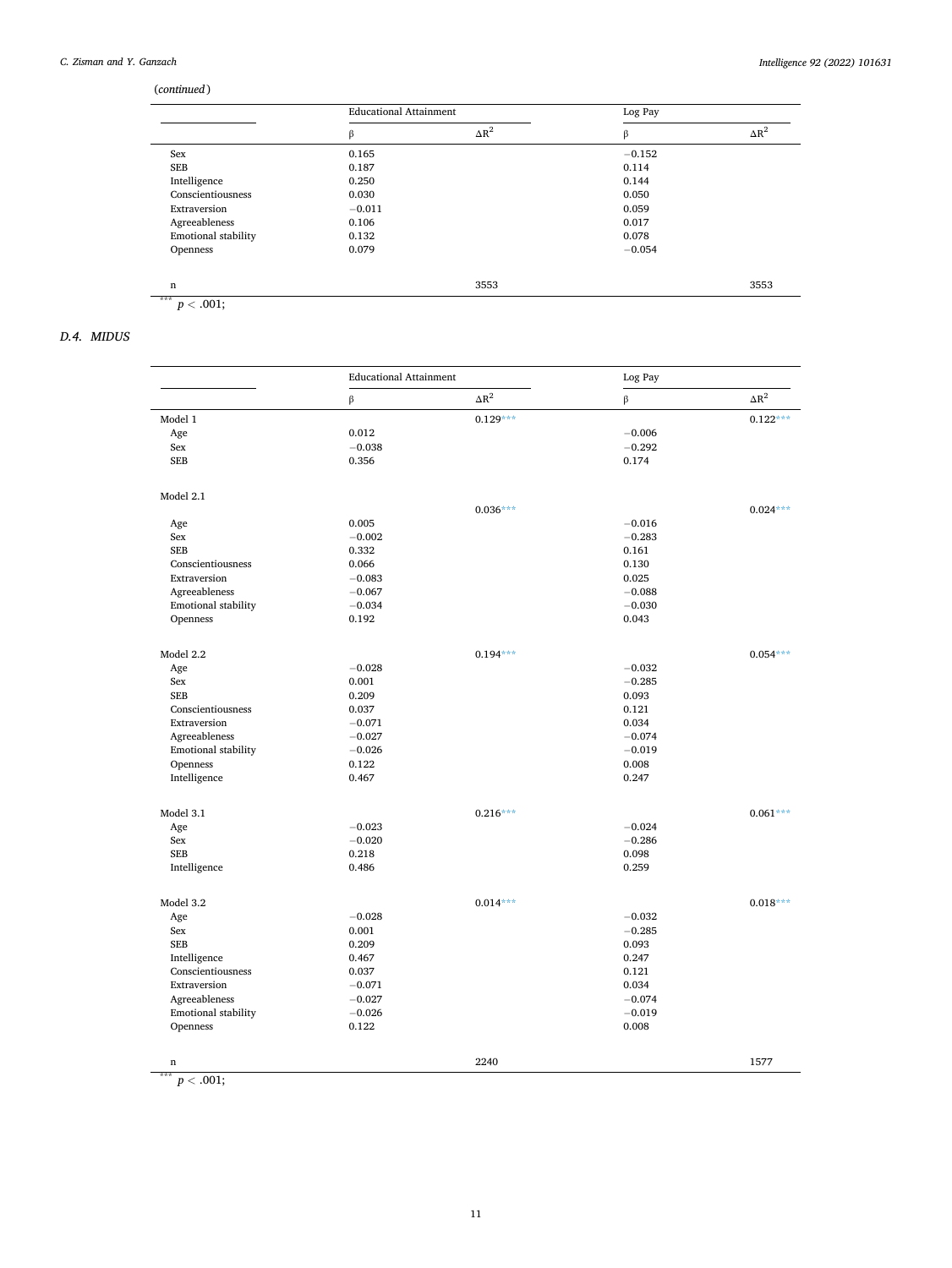# *D.5. WLS*

|                            | <b>Educational Attainment</b> |              | GPA      |              | Log Pay  |              |
|----------------------------|-------------------------------|--------------|----------|--------------|----------|--------------|
|                            | β                             | $\Delta R^2$ | $\beta$  | $\Delta R^2$ | $\beta$  | $\Delta R^2$ |
|                            |                               |              |          |              |          |              |
| Model 1<br>Sex             | $-0.163$                      | $0.122***$   | 0.164    | $0.040***$   | $-0.428$ | $0.203***$   |
| <b>SEB</b>                 | 0.309                         |              | 0.115    |              | 0.144    |              |
|                            |                               |              |          |              |          |              |
| Model 2.1                  |                               | $0.045***$   |          | $0.049***$   |          | $0.031***$   |
| Sex                        | $-0.113$                      |              | 0.206    |              | $-0.394$ |              |
| <b>SEB</b>                 | 0.283                         |              | 0.094    |              | 0.124    |              |
| Conscientiousness          | $-0.010$                      |              | 0.087    |              | 0.033    |              |
| Extraversion               | $-0.041$                      |              | $-0.031$ |              | $-0.007$ |              |
| Agreeableness              | $-0.018$                      |              | $-0.028$ |              | $-0.034$ |              |
| Emotional stability        | 0.030                         |              | 0.061    |              | 0.034    |              |
| Openness                   | 0.217                         |              | 0.181    |              | 0.165    |              |
| Model 2.2                  |                               | $0.113***$   |          | $0.199***$   |          | $0.031***$   |
| Sex                        | $-0.133$                      |              | 0.179    |              | $-0.406$ |              |
| <b>SEB</b>                 | 0.207                         |              | $-0.003$ |              | 0.085    |              |
| Conscientiousness          | $-0.005$                      |              | 0.099    |              | 0.038    |              |
| Extraversion               | $-0.013$                      |              | 0.009    |              | 0.008    |              |
| Agreeableness              | 0.006                         |              | 0.012    |              | $-0.021$ |              |
| <b>Emotional stability</b> | 0.006                         |              | 0.027    |              | 0.023    |              |
| Openness                   | 0.133                         |              | 0.076    |              | 0.120    |              |
| Intelligence               | 0.358                         |              | 0.473    |              | 0.188    |              |
|                            |                               |              |          |              |          |              |
| Model 3.1                  |                               | $0.142***$   |          | $0.227***$   |          | $0.045***$   |
| Sex                        | $-0.158$                      |              | 0.169    |              | $-0.428$ |              |
| <b>SEB</b>                 | 0.216                         |              | 0.001    |              | 0.093    |              |
| Intelligence               | 0.389                         |              | 0.490    |              | 0.218    |              |
| Model 3.2                  |                               | $0.016***$   |          | $0.020***$   |          | $0.017***$   |
| Sex                        | $-0.133$                      |              | 0.179    |              | $-0.406$ |              |
| <b>SEB</b>                 | 0.207                         |              | $-0.003$ |              | 0.085    |              |
| Intelligence               | 0.358                         |              | 0.473    |              | 0.188    |              |
| Conscientiousness          | $-0.005$                      |              | 0.099    |              | 0.038    |              |
| Extraversion               | $-0.013$                      |              | 0.009    |              | 0.008    |              |
| Agreeableness              | 0.006                         |              | 0.012    |              | $-0.021$ |              |
| Emotional stability        | 0.006                         |              | 0.027    |              | 0.023    |              |
| Openness                   | 0.133                         |              | 0.076    |              | 0.120    |              |
|                            |                               | 7646         |          | 4533         |          | 6811         |
| n                          |                               |              |          |              |          |              |

 $p < .001;$ 

# *D.6. PIAAC*

|                     | <b>Educational Attainment</b> |              | Log Pay  |              |
|---------------------|-------------------------------|--------------|----------|--------------|
|                     | β                             | $\Delta R^2$ | β        | $\Delta R^2$ |
| Model 1             |                               | $0.165***$   |          | $0.131***$   |
| Age                 | 0.377                         |              | 0.283    |              |
| Sex                 | $-0.028$                      |              | $-0.243$ |              |
| <b>SEB</b>          | 0.303                         |              | 0.048    |              |
| Model 2.1           |                               | $0.023***$   |          | $0.014***$   |
| Age                 | 0.355                         |              | 0.268    |              |
| Sex                 | $-0.005$                      |              | $-0.219$ |              |
| <b>SEB</b>          | 0.283                         |              | 0.049    |              |
| Conscientiousness   | 0.025                         |              | 0.060    |              |
| Extraversion        | $-0.086$                      |              | $-0.024$ |              |
| Agreeableness       | $-0.050$                      |              | $-0.089$ |              |
| Emotional stability | 0.093                         |              | 0.090    |              |
| Openness            | 0.128                         |              | 0.011    |              |
| Model 2.2           |                               | $0.147***$   |          | $0.068***$   |
| Age                 | 0.399                         |              | 0.294    |              |
| Sex                 | 0.022                         |              | $-0.206$ |              |
| <b>SEB</b>          | 0.170                         |              | $-0.027$ |              |
| Conscientiousness   | 0.041                         |              | 0.088    |              |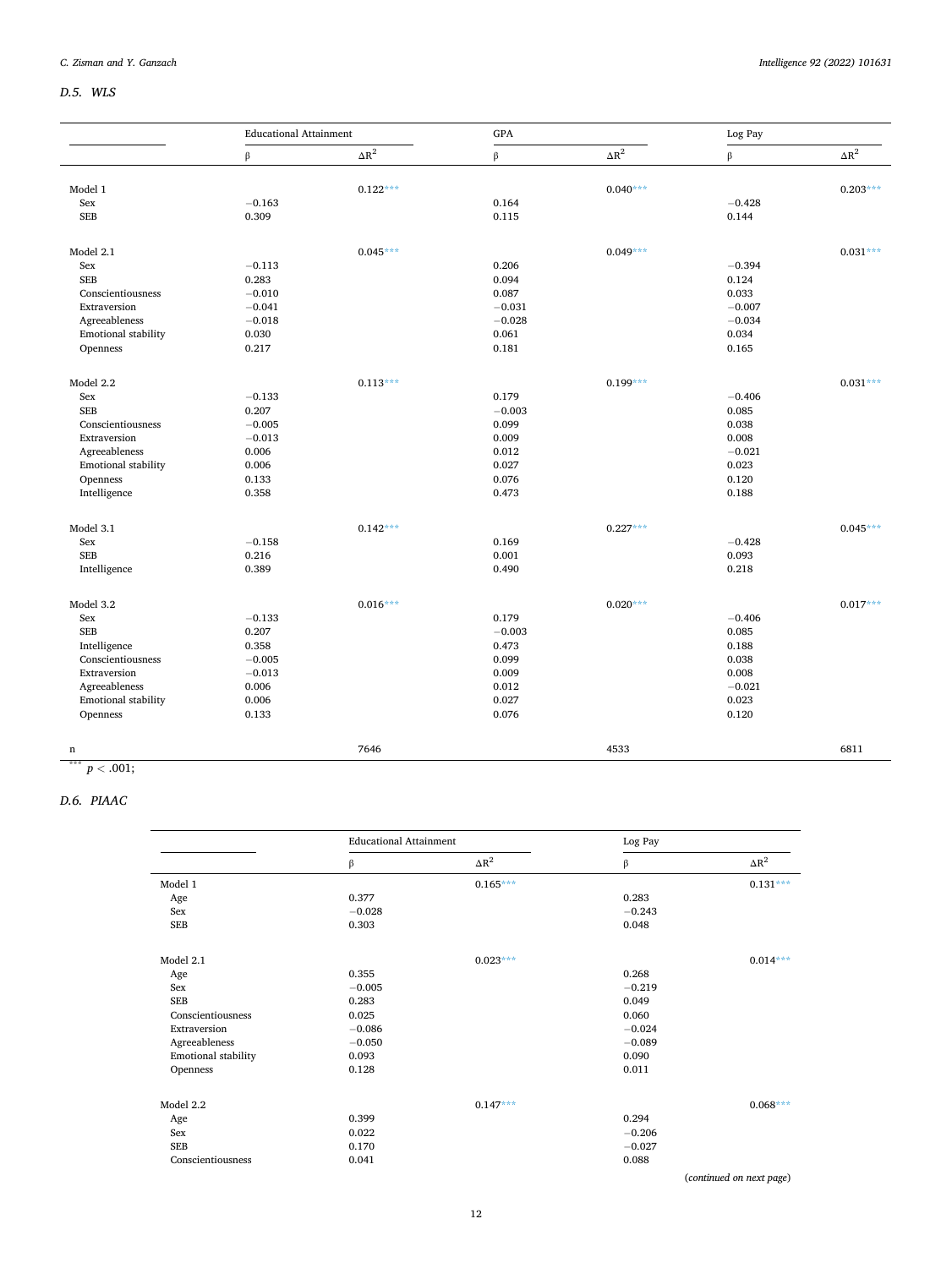#### <span id="page-12-0"></span>(*continued* )

|                     | <b>Educational Attainment</b> |              | Log Pay  |              |
|---------------------|-------------------------------|--------------|----------|--------------|
|                     | β                             | $\Delta R^2$ | β        | $\Delta R^2$ |
| Extraversion        | $-0.030$                      |              | 0.015    |              |
| Agreeableness       | $-0.031$                      |              | $-0.076$ |              |
| Emotional stability | 0.034                         |              | 0.056    |              |
| Openness            | 0.074                         |              | $-0.018$ |              |
| Intelligence        | 0.418                         |              | 0.283    |              |
| Model 3.1           |                               | $0.162***$   |          | $0.069***$   |
| Age                 | 0.413                         |              | 0.304    |              |
| Sex                 | 0.019                         |              | $-0.215$ |              |
| <b>SEB</b>          | 0.175                         |              | $-0.034$ |              |
| Intelligence        | 0.430                         |              | 0.278    |              |
| Model 3.2           |                               | $0.008***$   |          | $0.014***$   |
| Age                 | 0.399                         |              | 0.294    |              |
| Sex                 | 0.022                         |              | $-0.206$ |              |
| <b>SEB</b>          | 0.170                         |              | $-0.027$ |              |
| Intelligence        | 0.418                         |              | 0.283    |              |
| Conscientiousness   | 0.041                         |              | 0.088    |              |
| Extraversion        | $-0.030$                      |              | 0.015    |              |
| Agreeableness       | $-0.031$                      |              | $-0.076$ |              |
| Emotional stability | 0.034                         |              | 0.056    |              |
| Openness            | 0.074                         |              | $-0.018$ |              |
| $\mathbf n$<br>***  |                               | 3605         |          | 2599         |

 $p < .001$ 

# **Appendix E. Difference Between AFQT and Other IQ Tests in the NLSY79**

In their study, BGHH differentiate between AFQT and other IQ tests when interpreting NSLY79 intelligence measures, as they claim AFQT achievement test is influenced by aspects of personality.

Therefore we further investigated the results using BGHH approach taken in NLSY79 and compared to them to the intelligence results based on AFQT. Similar to BGHH, we used z-scores constructed from several IQ tests' percentiles. The IQ tests were: California Test of Mental Maturity, Lorge-Thorndike Intelligence Test, Henmon-Nelson Test of Mental Maturity, Kuhlmann-Anderson Intelligence Test, Stanford-Binet Intelligence Scale, and Wechsler Intelligence Scale for Children.

We found a very high correlation between the AFQT and the other IQ tests  $(r = 0.75, p < .01)$ . Furthermore, as shown in the table below, while the regression results are lower when using BGHH measures of IQ, they are still showing 3–11 times higher predictive validity of intelligence compared to those of personality in predicting our three success criteria (from  $R^2$  of 0.022 and 0.075 for personality and intelligence respectively, to  $R^2$  of 0.011 and 0.124). Therefore are still consistent with the premise of the current study.

 $R^2$  of intelligence and personality in predicting success – without controls

|                               | <b>Educational Attainment</b> | GPA        | Log Pay    |
|-------------------------------|-------------------------------|------------|------------|
| Intelligence - AFQT           | $0.270***$                    | $0.175***$ | $0.148***$ |
| Intelligence - other IQ tests | $0.146***$                    | $0.124***$ | $0.075***$ |
| Personality                   | $0.029***$                    | $0.011***$ | $0.022***$ |

 $x***$  *p* < .001.

# **References**

- [Baldasaro, R. E., Shanahan, M. J., & Bauer, D. J. \(2013\). Psychometric properties of the](http://refhub.elsevier.com/S0160-2896(22)00012-5/rf0005)  [Mini-IPIP in a large, nationally representative sample of young adults.](http://refhub.elsevier.com/S0160-2896(22)00012-5/rf0005) *Journal of [Personality Assessment, 95](http://refhub.elsevier.com/S0160-2896(22)00012-5/rf0005)*(1), 74–84.
- [Bell, N. L., Lassiter, K. S., Matthews, T. D., & Hutchinson, M. B. \(2001\). Comparison of](http://refhub.elsevier.com/S0160-2896(22)00012-5/rf0010) the Peabody picture vocabulary test—[Third edition and Wechsler adult intelligence](http://refhub.elsevier.com/S0160-2896(22)00012-5/rf0010)  scale—[Third edition with university students.](http://refhub.elsevier.com/S0160-2896(22)00012-5/rf0010) *Journal of Clinical Psychology, 57*(3), 417–[422](http://refhub.elsevier.com/S0160-2896(22)00012-5/rf0010).
- [Borghans, L., Golsteyn, B. H., Heckman, J. J., & Humphries, J. E. \(2016\). What grades](http://refhub.elsevier.com/S0160-2896(22)00012-5/rf0015) and achievement tests measure. *[Proceedings of the National Academy of Sciences, 113](http://refhub.elsevier.com/S0160-2896(22)00012-5/rf0015)*  [\(47\), 13354](http://refhub.elsevier.com/S0160-2896(22)00012-5/rf0015)–13359.
- [Bowles, S., Gintis, H., & Osborne, M. \(2001\). The determinants of earnings: A behavioral](http://refhub.elsevier.com/S0160-2896(22)00012-5/rf0020)  approach. *[Journal of Economic Literature, 39](http://refhub.elsevier.com/S0160-2896(22)00012-5/rf0020)*(4), 1137–1176.

[Carneiro, P., & Heckman, J. J. \(2002\). The evidence on credit constraints in post](http://refhub.elsevier.com/S0160-2896(22)00012-5/rf0025)secondary schooling. *[The Economic Journal, 112](http://refhub.elsevier.com/S0160-2896(22)00012-5/rf0025)*(482), 705–734.

[Choi, H. S., & Laschever, R. A. \(2018\). The credit card debt puzzle and noncognitive](http://refhub.elsevier.com/S0160-2896(22)00012-5/rf0030) ability. *[Review of Finance, 22](http://refhub.elsevier.com/S0160-2896(22)00012-5/rf0030)*(6), 2109–2137.

- [Crede, M., Tynan, M. C., & Harms, P. D. \(2017\). Much ado about grit: A meta-analytic](http://refhub.elsevier.com/S0160-2896(22)00012-5/rf0035) synthesis of the grit literature. *[Journal of Personality and Social Psychology, 113](http://refhub.elsevier.com/S0160-2896(22)00012-5/rf0035)*(3), [492](http://refhub.elsevier.com/S0160-2896(22)00012-5/rf0035).
- [Demetriou, A., Kazi, S., Spanoudis, G., & Makris, N. \(2019\). Predicting school](http://refhub.elsevier.com/S0160-2896(22)00012-5/rf0040)  [performance from cognitive ability, self-representation, and personality from](http://refhub.elsevier.com/S0160-2896(22)00012-5/rf0040)  [primary school to senior high school.](http://refhub.elsevier.com/S0160-2896(22)00012-5/rf0040) *Intelligence, 76*, Article 101381.
- [Donnellan, M. B., Oswald, F. L., Baird, B. M., & Lucas, R. E. \(2006\). The mini-IPIP scales:](http://refhub.elsevier.com/S0160-2896(22)00012-5/rf0045)  [Tiny-yet-effective measures of the big five factors of personality.](http://refhub.elsevier.com/S0160-2896(22)00012-5/rf0045) *Psychological [Assessment, 18](http://refhub.elsevier.com/S0160-2896(22)00012-5/rf0045)*(2), 192.
- Duckworth, A., & Weir, D. (2010). *[Personality, lifetime earnings, and retirement wealth](http://refhub.elsevier.com/S0160-2896(22)00012-5/rf0050)*. *[Michigan Retirement Research Center Research Paper](http://refhub.elsevier.com/S0160-2896(22)00012-5/rf0050)*, (2010-235).
- [Duckworth, A. L., Peterson, C., Matthews, M. D., & Kelly, D. R. \(2007\). Grit: Perseverance](http://refhub.elsevier.com/S0160-2896(22)00012-5/rf0055)  and passion for long-term goals. *[Journal of Personality and Social Psychology, 92](http://refhub.elsevier.com/S0160-2896(22)00012-5/rf0055)*(6), [1087.](http://refhub.elsevier.com/S0160-2896(22)00012-5/rf0055)
- [Duckworth, A. L., Quirk, A., Gallop, R., Hoyle, R. H., Kelly, D. R., & Matthews, M. D.](http://refhub.elsevier.com/S0160-2896(22)00012-5/rf0060) [\(2019\). Cognitive and noncognitive predictors of success.](http://refhub.elsevier.com/S0160-2896(22)00012-5/rf0060) *Proceedings of the National [Academy of Sciences, 116](http://refhub.elsevier.com/S0160-2896(22)00012-5/rf0060)*(47), 23499–23504.
- Duncan, O. D. (1961). *[A socioeconomic index for all occupations. Occupations and social](http://refhub.elsevier.com/S0160-2896(22)00012-5/rf0065)  [status](http://refhub.elsevier.com/S0160-2896(22)00012-5/rf0065)*.